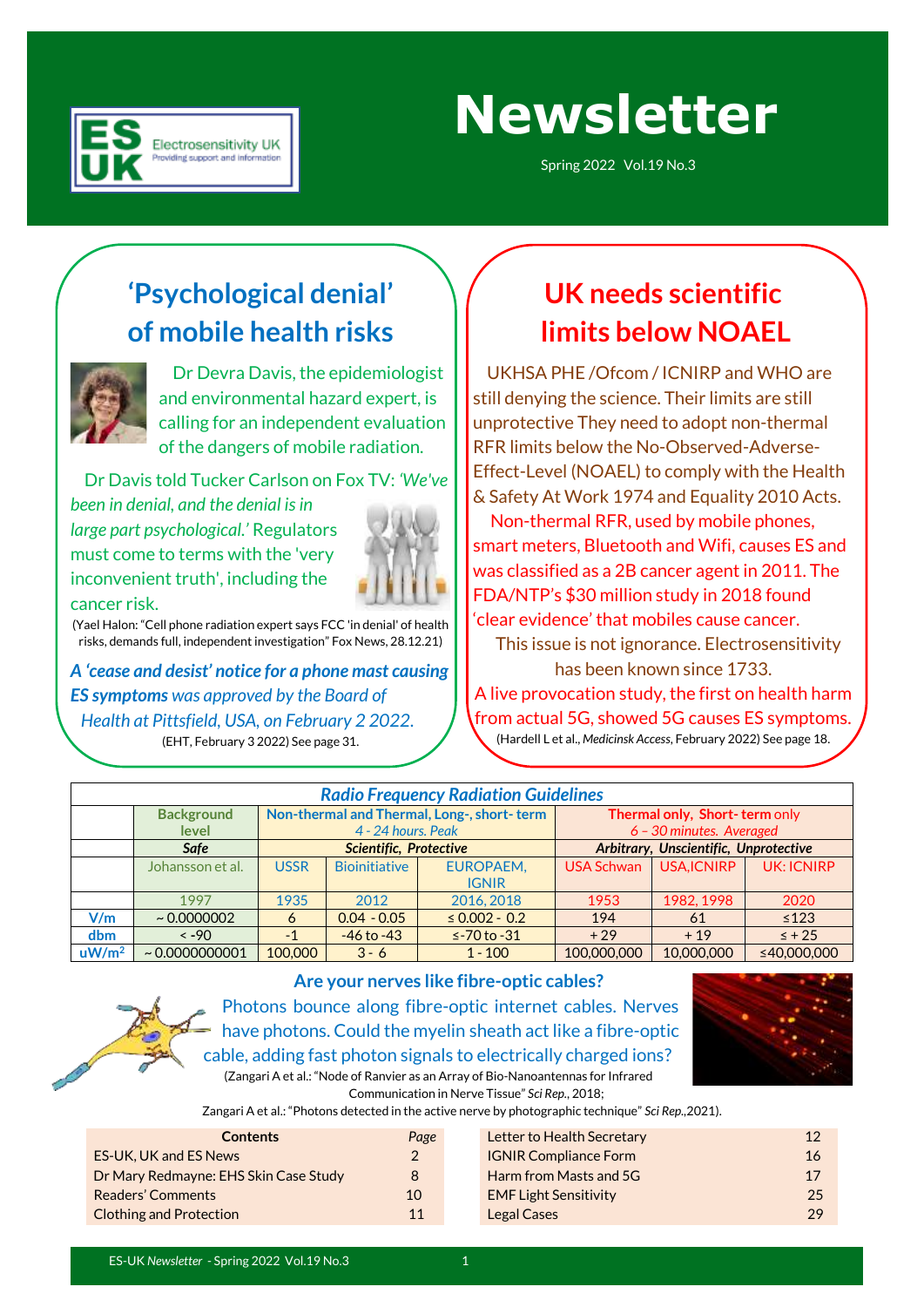## **ES-UK NEWS**

#### **Thank you for your stories – time for more**

Thank you to those who wrote about their experiences of living with EHS. More are welcome. Please email by May 1<sup>st</sup> to the Editor or send to the BM Box (up to 1,000 words or three sides; photos help) on (a) your personal experiences of ES, (b) the difficulties you have met, and (c) your successes, if any, and whether you've lost your home and job or had to move.

#### **Thank you for writing**

Thanks to those who write letters and emails. They make a difference. They inform MPs, local councillors and people in the media and government about the harmful radiation from masts, mobiles, Wifi, Bluetooth or smart meters.

#### **Thank you for your gifts**

Your gifts support our website, telephone helpline, mail box, leaflets and media information.

#### **Janet Gladwell**

We are most grateful for the generous legacy to ES-UK under the will of the late Miss Janet Gladwell of Epsom, a long-time supporter of the charity. Trustees have established an investment fund to help maintain the ongoing work of the charity in addition to the essential regular giving. Both contribute to furthering the charity's two aims, of helping those suffering ES and informing others of the condition and related matters.

#### **Updated ES Directory**

Many thanks to the team who maintain and update the ES Directory. The new edition, Autumn 2021, is available on the ES-UK website under Resources. It is an independent source about products and services for people with ES. Any

recommendations or comments should be sent to the email address on the Directory. There are two notes at the front.

**(a) Sensitivity to LEDs** "The latest on the halogen lightbulb ban: There is an EXEMPTION in the regulations, for old-style non-LED bulbs to be available to people who are LED-sensitive on prescription. The Ecodesign for Energy-Related Products and Energy Information (Lighting Products) Regulations 2021: SI 2021 no.1095, schedule 4, para 3 (2)(p) reads: "light sources provided specifically for use by photosensitive patients, to be sold in pharmacies and other authorised selling points (such as suppliers of disability products), upon presentation of a medical prescription".

#### **(b) The need for high standards in the sale of products and services for people with ES**

"People with ES deserve to be treated fairly and with respect. If the directory team become aware via the representatives of relevant charities or support groups of two or more serious complaints from separate individuals about the products, services or standard of customer service provided by a supplier listed here, their entry will be marked with a question mark (?). This will apply to products and services supplied from 1 January 2022."

#### *UK Government website:*

*"Accepting returns and giving refunds: the law. Online, mail and phone order sales: Online, mail and telephone order customers have the right to cancel their order for a* 

*limited time even if the goods are not faulty. Sales of this kind are known as 'distance selling'. You must offer a refund to customers if they've told you within 14 days of receiving their goods that they want to cancel. They have another 14 days to return the goods once they've told you. You must refund the* 

*customer within 14 days of receiving the goods back. They do not have to provide a reason."*

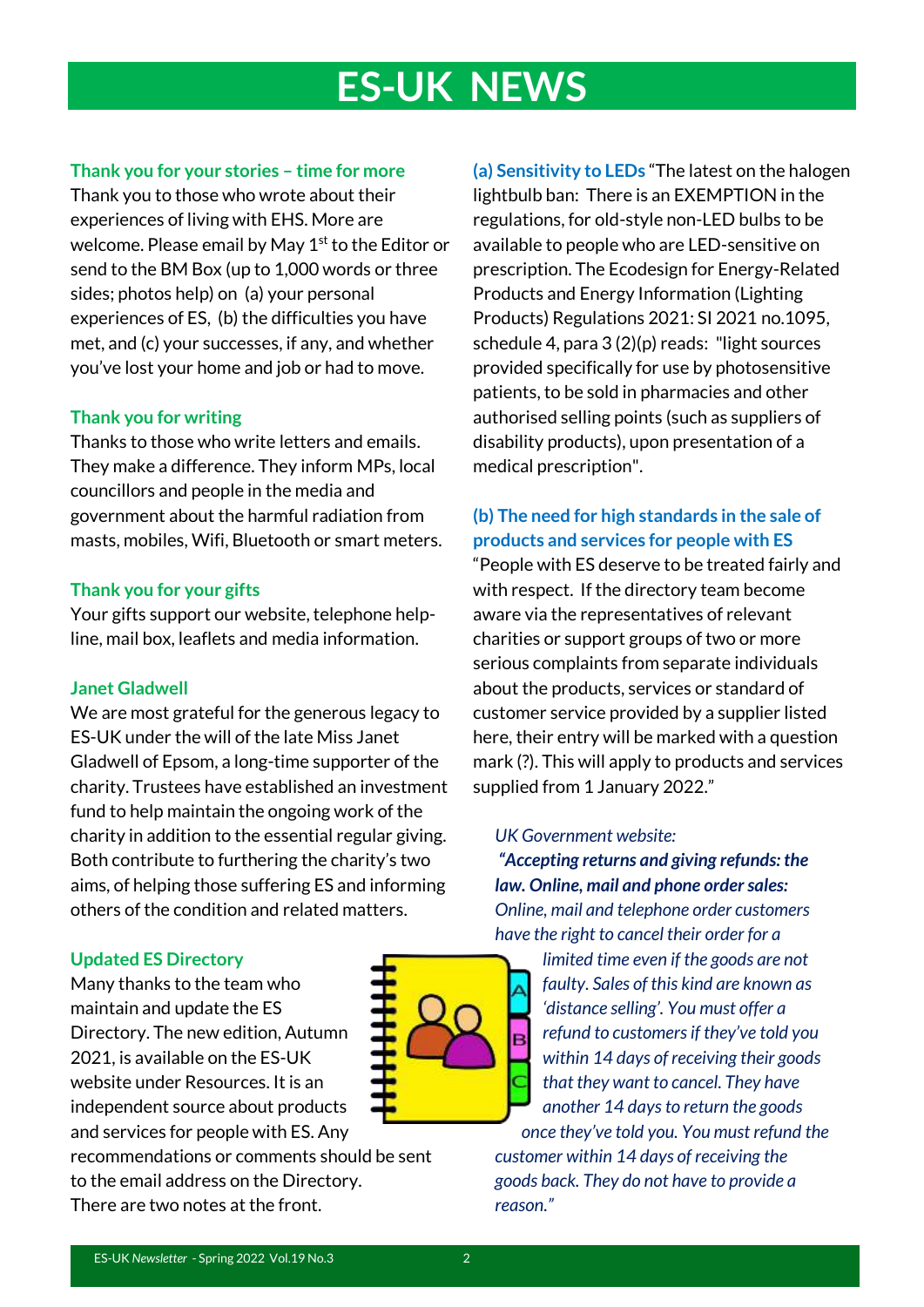#### **Dawn Voice-Cooper 1945-2021**

*Excerpts from a tribute by Julia and Dave:* Members of the UK Electrosensitives Facebook group would like to express their deep sadness for the loss of Dawn, a much-loved member. Dawn brightened up our group. She was wonderful, selfless and endearing, with a warm heart and an amazing sense of humour. She always had a way of cheering everybody up, despite suffering so much herself with several conditions, including EHS. She tried to educate people about the dangers of wireless radiation. There were estate agents, taxi drivers, MPs, shop workers and random members of the public, who all heard her words of wisdom. Even during her final few hours she educated a couple of people about the dangers of 5G and she encouraged them to take on the Stop 5G fight, once she had passed. We know that these people have vowed to carry out her wishes.



We said farewell to Dawn in October 2021, shortly before she travelled to Switzerland where she spent the last few days of her life.

Some people might think that Dawn was the mild-mannered type. She was actually incredibly bold. She made it her duty to campaign for a better world.

She asked that we share the following: "It's no good just sitting there complaining about the situation that we're all in. You have to get up and take action. You've got to Fight the Good Fight". With Dawn in our thoughts, this is what we intend to do

### **UK NEWS**

#### **Fibre replacing copper landlines: power cuts without battery back-up**

 The Autumn 2021 Newsletter (p.7) explained how copper landlines will be replaced by fibre optic cables by 2026. Fibre allows Voice over Internet Protocol (VOIP). Old landline phone handsets will still work after the network changes, but you may have to plug your phone into your internet router or a new wall socket. Most people will keep their phone number.

 However, fibre optic cables require a powered junction box on entering a house. During power cuts official advice for emergencies is to use a mobile phone which has its own battery, but 0.5 million people in the UK do not have a mobile phone.

 The power cuts in Scotland and the north of England during December 2021 showed that without mains electricity or emergency batteries households can be stranded. Ofcom says that telecoms must ensure all households have access to the emergency services. The idea was that telecom firms should provide customers without a mobile phone with a free battery pack for the internet fibre junction box to provide 24 hours of standby and one hour of talk time.

 A letter in the Times on December 28 2021 ('Our lost landlines') highlighted the problem of



emergency access. Patrick Farrelly of Saunton, Devon, experienced the complete failure of the VOIP system during a power cut. "During a number of conversations with BT it was suggested that I buy a mobile phone; we have a signal here but that advice is no use to anyone living in an area with poor or no mobile reception. After complaining I was promised a free BT battery back-up unit that would allow my

> hub to continue to work during a power cut. Sadly BT appears to have run out of stock of these units and is unable or unwilling to suggest a third-party alternative, other than to advise that such an option may not be compatible with the hub. This switchover has not

been properly thought through."

#### **Government abandons ban on mobiles in school**

 Gavin Williamson, the former education secretary, called phones in the classroom 'distracting' and 'damaging' and proposed a ban in summer 2021, a move backed by Children's Commissioner Dame Rachel de Souza.

 However, revised guidance issued on February 2 2022 by the Department for Education has made school heads responsible.

(Stuart Carr: "Government drops plans to make schools mobile-free zones and say 'headteachers are best placed to decide on whether to allow phones in classrooms'" Daily Mail, February 3 2022)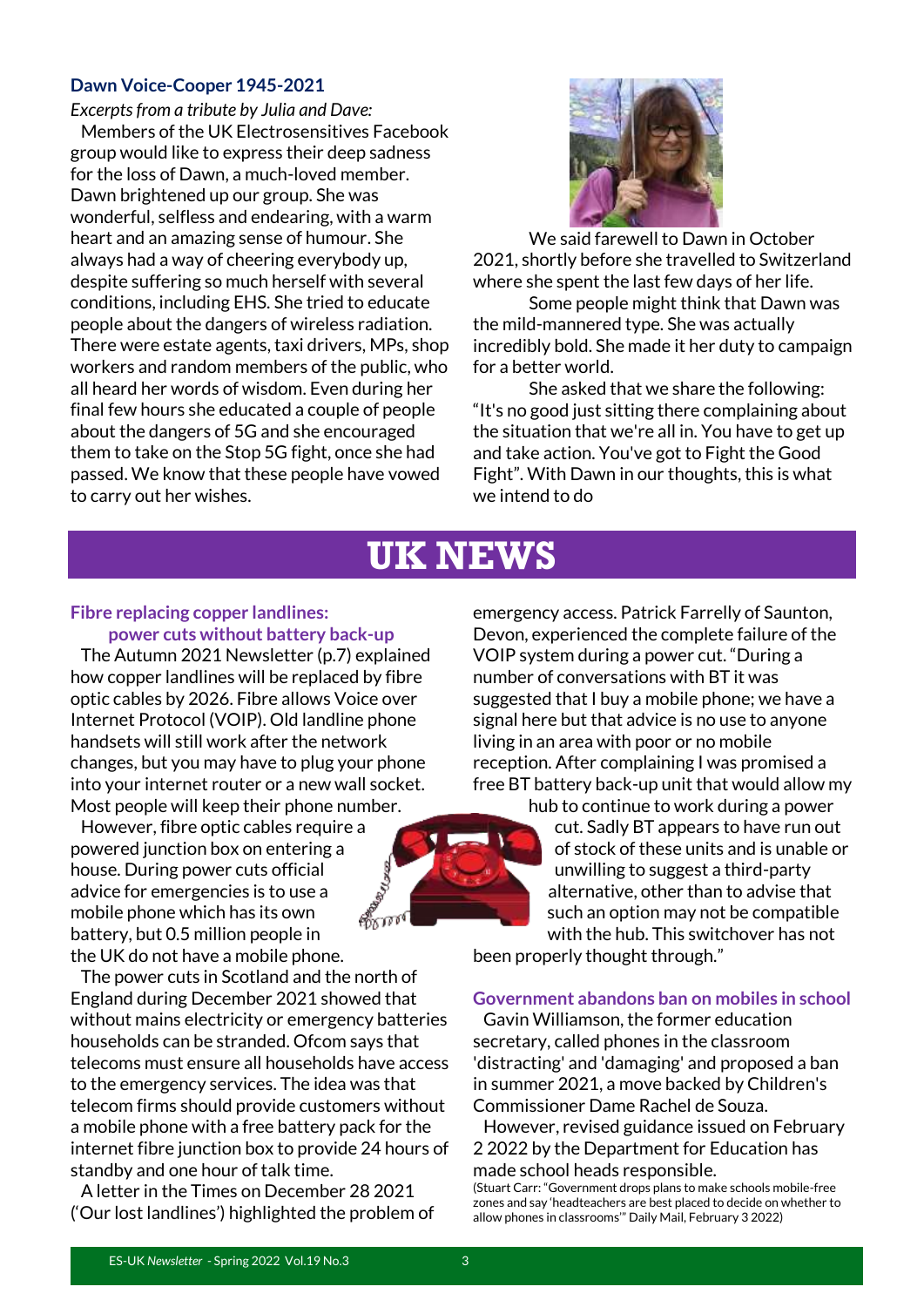## **ES NEWS**

#### **Allergic reaction to virtual reality headset**

 Lewis Gray, 13, from Chertsey, Surrey, was rushed to hospital after an allergic reaction to the Facebook virtual reality headset, Oculus Quest 2, which he was given for Christmas. The day after he first used it, his mother, Kirsty Reed, noticed the skin around his eyes and forehead starting to go red. He was taken to hospital when his eyes started to swell shut and doctors said it was an allergic reaction.



 A recall alert showed Facebook received 5,716 reports of facial skin irritation following use of the kit, with reactions including rashes, swelling, burning, itching, hives, and bumps. They also received 45 reports of consumers requiring medical attention.

 His mother said: 'When he woke up on Boxing Day morning there was irritation along his cheekbones and on his forehead. The next morning his eyes were nearly shut with the swelling.' The doctor at the urgent treatment centre suggested it was likely a delayed allergic reaction to the headset.

 The Oculus Quest 2 was temporarily recalled in July 2021. Facebook started receiving reports of skin irritation in December 2020 and started an investigation. An update in April said that they had 'identified a few trace substances that are normally present in the manufacturing process which could contribute to skin discomfort' adding that, even though these were below industry standard, they had 'changed [their] process to reduce them even further.'

 But, in July 2021, the Oculus website stated that: 'We've received reports that a very small percentage (0.01%) of Quest 2 customers were experiencing skin irritation after using the Quest 2 removable foam facial interface.' They also then offered a free silicone cover to headset owners to protect their skin, and said that all new units would include one from August 24 2021. Lewis' device came with a silicone cover but not fitted. Kirsty said there was no indication

as to why it was there and so she did not use it. While there were warnings included for epilepsy and that the product wasn't suitable for children under 13, Kirsty couldn't see anything mentioning potential skin irritation.



*[Radiofrequency radiation and EMFs can cause similar skin rashes and irritation, sometimes delayed, so the problem may not be chemicals in the cover but the RFR and EMFs – Ed.]*

(Mark Tovey: "Boy, 13, is rushed to hospital after his eyes swelled SHUT when he suffered an allergic reaction to Facebook's £299 Oculus Quest 2 virtual reality headset he got as a Christmas present" Daily Mail, December 29 2021)

READER'S COMMENT:

 'I suffer from exactly the same eye symptoms and rash when around EMF's even for a short time. Modern mobiles seem to penetrate deep into my eyes causing horrendous pain & swelling. I don't even have to see it. A few minutes in a room with one is enough.'

#### **TikTok tics in teenage girls**

Tics are more common in young boys than in teenage girls. During the pandemic teen girls around the world started reporting the sudden onset of uncontrollable physical and verbal tics, somewhat like those in Tourette syndrome. Previously the sudden onset of unexplained tics accounted for only about 1% of total tic disorder cases but they now account for up to 35% of cases with exactly the same phrases and uncontrolled movements, tics specific to a few content creators on TikTok by individuals with real Tourette syndrome. This imitation Tourette syndrome appears to be brought on by stress and anxiety worsened by the pandemic and increased social media use. Teens prone to depression and anxiety are most likely to develop this condition, which may explain the rise in tics in teen girls rather than boys. *[Some people with Tourette's, sometimes linked with demyelination, report that RFR/EMF exposure can cause tics, just as RFR/EMF exposure from mobile phones can cause depression and anxiety – Ed.]* (Mohammed Aldosari: "Is TikTok Causing Tics in Teen Girls? What Parents Need to Know" Health Essentials, November 10 2021)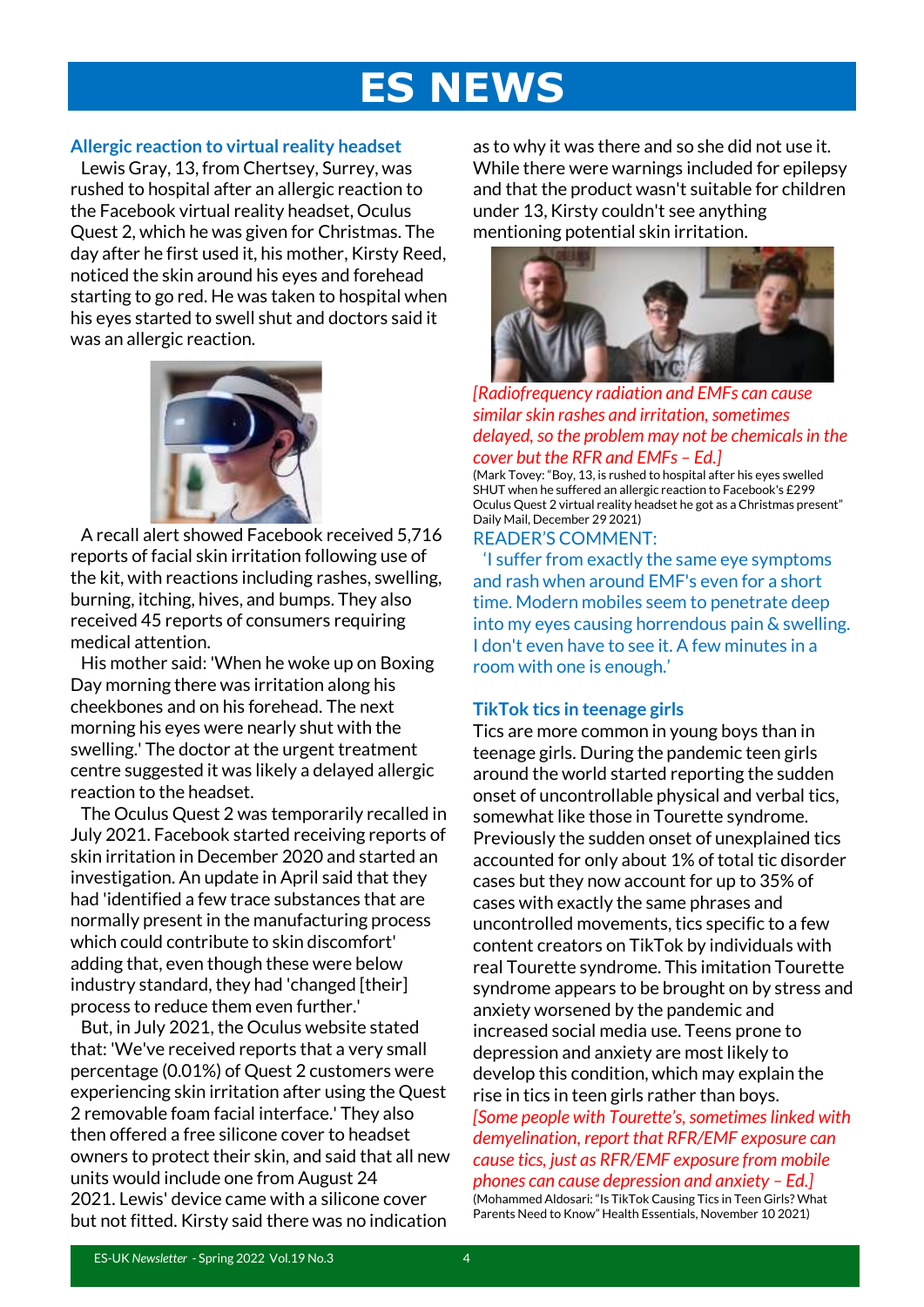#### **Fitbit EMF Radiation Linked to Skin Ailments**

 "There have been numerous rising complaints from Fitbit users about developing a skin rash within weeks of using the device. This isn't a coincidence since one of the most common symptoms of EHS is skin irritation.



 In 2014, the Fitbit Force was recalled by the company after thousands of complaints from users that the device was causing rashes and other skin irritations. The company, however, attributed this to them being allergic to an alloy that was used in making the band, an assertion that the affected users strongly refuted. Many of them also reported experiencing deep tissue pain, which only started after they began using the gadget.

 What was even more surprising was that similar complaints continue to be reported even with new versions of Fitbit being released. It is unlikely that the company would continue to manufacture devices using the same irritants that were responsible for the widespread allergic reactions that plagued their customers. A more plausible explanation is that something else altogether is responsible for the skin injuries Fitbit users sustained."

(Nicole: "7 Things You Need to Know About Fitbit EMF Radiation (2021)" Educate EMF, August 3 2021)

#### **ES symptoms from computers**

 "The electric field intensities in desktop monitors and laptops were 0.26–1.2 and 0.28– 0.87 volts/m, respectively, which is higher than the standard levels. The results from the public health questionnaire revealed that 39% of computer users had some problems in general health status. A significant difference was observed between the general health of the two groups. Headaches, lack of sleep, and fatigue were also more common among computer users in the exposed group than the control group. … As a result of this increase in the time of using electronic equipment, their health will be at risk." (Dehaghi BF et al.: "Exposure to electromagnetic fields and users' health" Int Arch Health Sci., 2021)

#### **Beware Apple AirTags tracking your location**

Apple AirTags are button-sized devices which can attach to almost anything via a key ring. Iphone users and Android via an app can track a

tag's location using Bluetooth. Therefore AirTags can be used to track people unsuspectingly, if slipped into a purse, suitcase or a car, compromising privacy and safety.



 Car thieves locate and steal vehicles by placing AirTags in out-of-sight areas of the vehicle when parked in a public place and later steal them from the driveway. They can also track and stalk people if AirTags are planted amongst their possessions. They show a location within a half a block radius while a person is on a bike ride and an exact address when at home.

(Christy Somos: "Yes, you can be tracked by Apple's AirTags: What you need to know" CTV News.ca January 5 2022)



**Bluetooth 2B radiation: Tile Slim and Tile Mate** Tile Slim is as thin as two credit cards and fits into a wallet or purse. Tile Mate has a hole to attach to keys or a bag. Both use Bluetooth 2B cancer radiation.

(Anon.: "5 things you didn't know you could do with a Tile" Pocket-lint Promotion, November 25 2016)



#### **Avoid HP Printers with Wifi always on**

 The HP DeskJet 2700e Series Reference Guide 2021 states: 'Wireless button/light indicates wireless connection status. Blinks when printer is disconnected.'

 The User Guide 2021 p.30 and p.24 states: 'To change from a wireless connection to a USB connection: Connect the printer and the computer with a USB cable. ' 'To turn Wi-Fi Direct on or off from the control panel: press and hold the Wireless button and the Resume button together for three seconds.'

 These statements are wrong and/or misleading, the Editor reports based on experience in March 2022. Even when the Wifi is 'disconnected' with the blue light off and no Wi-Fi Direct icon on the printer display, and the computer Network settings show that the Wifi WLAN Wireless 802.11 transmitter is switched off, in fact the printer is still transmitting Wifi at over 6.0 V/m – the highest level the meter could read, even with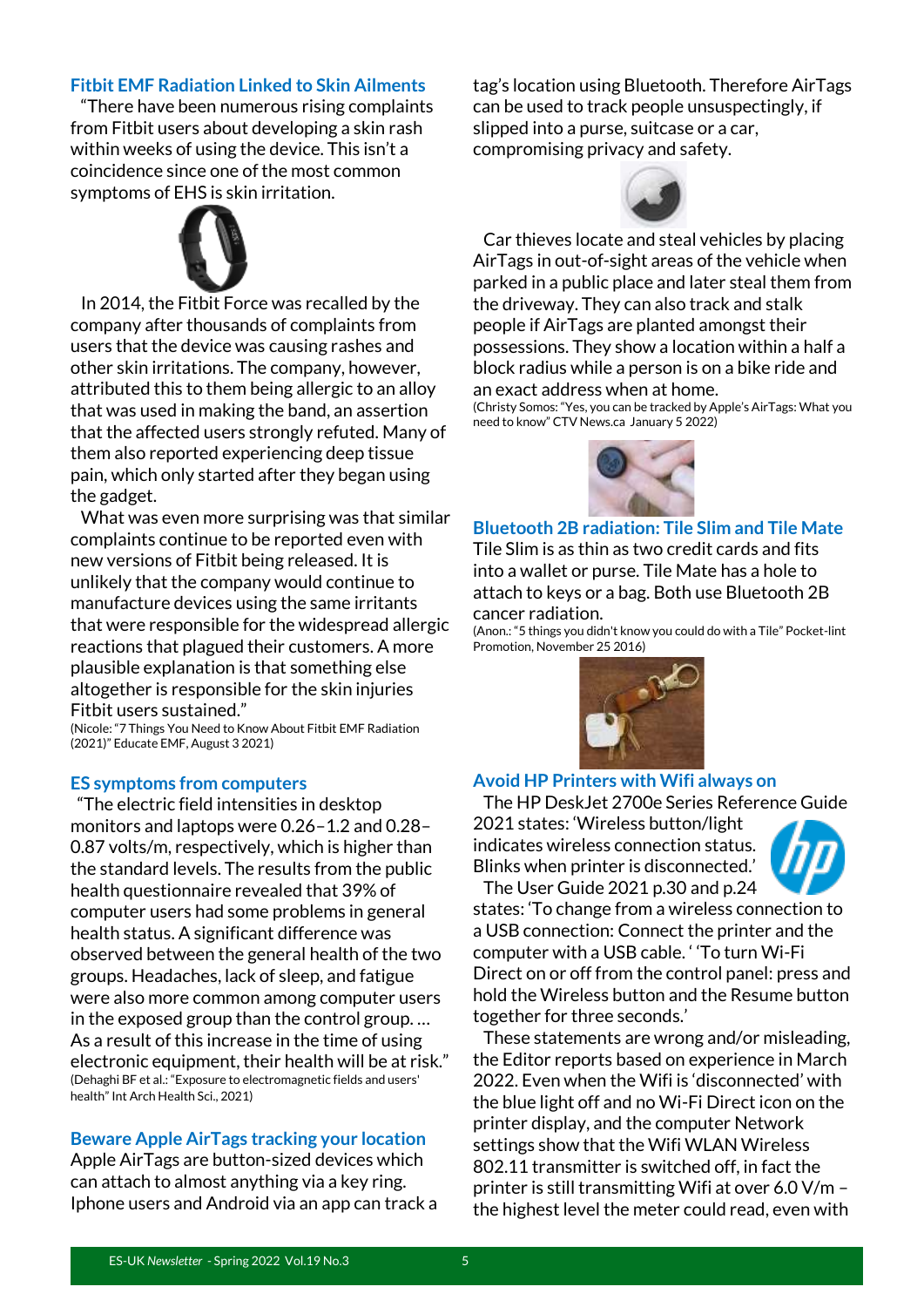a USB cable fitted. An HP expert tried every setting, but admitted that the Wifi WLAN 802.11 and the Wi-Fi Direct are on a toggle switch: switching one off switches the other on.

 The cheapest wired HP printer without constant Wifi is the Jet Pro 90198 at over £259.

 The Cartridge People recommended a Canon Pixma TR4550 which switches off the Wifi when the USB cable is connected. It produces only a very short 0.05 V/m pulse when switched on.

#### **House phones: reduce the 2B radiation**

A DECT cordless phone, which does not emit radiation while in standby on its base, is the Gigaset ECO DECT PLUS, E290 or E290A with

answerphone. It also has adaptive power technology, reducing the radiation during use. Even better, use a wired landline if you can.



#### **Giving up smart phones**

 Dulcie Cowling, 36, decided at the end of 2021 that getting rid of her smart phone would improve her mental health. One pivotal moment was at the park with her two boys: "I was on my mobile at a playground with the kids and I looked up and every single parent - there was up to 20 were looking at their phones, just scrolling away. Everyone is missing out on real life."

 Ms Cowling, a creative director at Londonbased advertising agency Hell Yeah!, said: "I thought about how much of my life is spent looking at the phone and what else could I do." She plans to use the time gained from quitting her smartphone to read and sleep more.

 Alex Dunedin, an educational researcher and technology expert in Scotland, binned his smartphone in 2020. "Culturally we have become addicted to these tools. They are blunting cognition and impeding productivity. We are wasting exponential amounts of energy producing exponential amounts of CO2 emissions. It has improved my life. My thoughts are freed up from constantly being cognitively connected to a machine that I need to feed with energy and money. I think that the danger of technologies is that they are emptying our lives."

 He has become happier and more productive since he stopped using a smartphone, he says. He is only electronically contactable via emails to his home computer.

(Suzanne Bearne: "The people deciding to ditch their smartphones" BBC News, January 24 2022; Adam Weiss: "Turning off my phone improved my science" Nature, February 15 2022)

#### **Novak Djokovic:**

#### **mobile phone radiation weakens muscles**

 The 'favourite party trick' of the tennis player Novak Djokovic, according to his book, Serve to Win, is as follows:

 "Get someone in the room to put their right arm out and their left arm on their belly and test their strength. Then have them hold a cell phone against their stomach and test them again. The radiation from the cell phone causes the body to react negatively and weakens the arm's resistance, just as a food you're intolerant to will.

 It is an eye-opening revelation – and will make you think twice about carrying your cell phone in your pants pocket."



*Novak Djoković at Wimbledon 2019 (Wikipedia)* (Matthew Syed: "What Djokovic revealed to me at lunch" The Times, February 16 2022)

#### **Neurological research funding: MS, ME and EHS**

 The multiple sclerosis MS Society allocated £1.3m to research in 2019. In the UK the research funding for MS, with 100,000 patients, is 20 times the funding into ME/CFS, with 250,000 patients, according to the charity Action for ME. The Medical Research Council and the National Institute for Health Research (NIHR) contributed £3.2m to research into ME/CFS in 2020 to search for genetic markers.

 In 2018 £2.5 bn was spent in the UK on health research, with £850m more on health-relevant research. Neurological expenditure was 9.7%.

 Although the number of people in the UK severely disabled by EHS is estimated as 800,000, there does not appear to be any research on EHS being funded in the UK at present.

<sup>(&</sup>quot;UK Health Research Analysis, 2018" UK Clinical Research Collaboration, Medical Research Council, 2020; Francesca Steele: "Could this scientist have the answer to long Covid?" The Times, January 12 2022)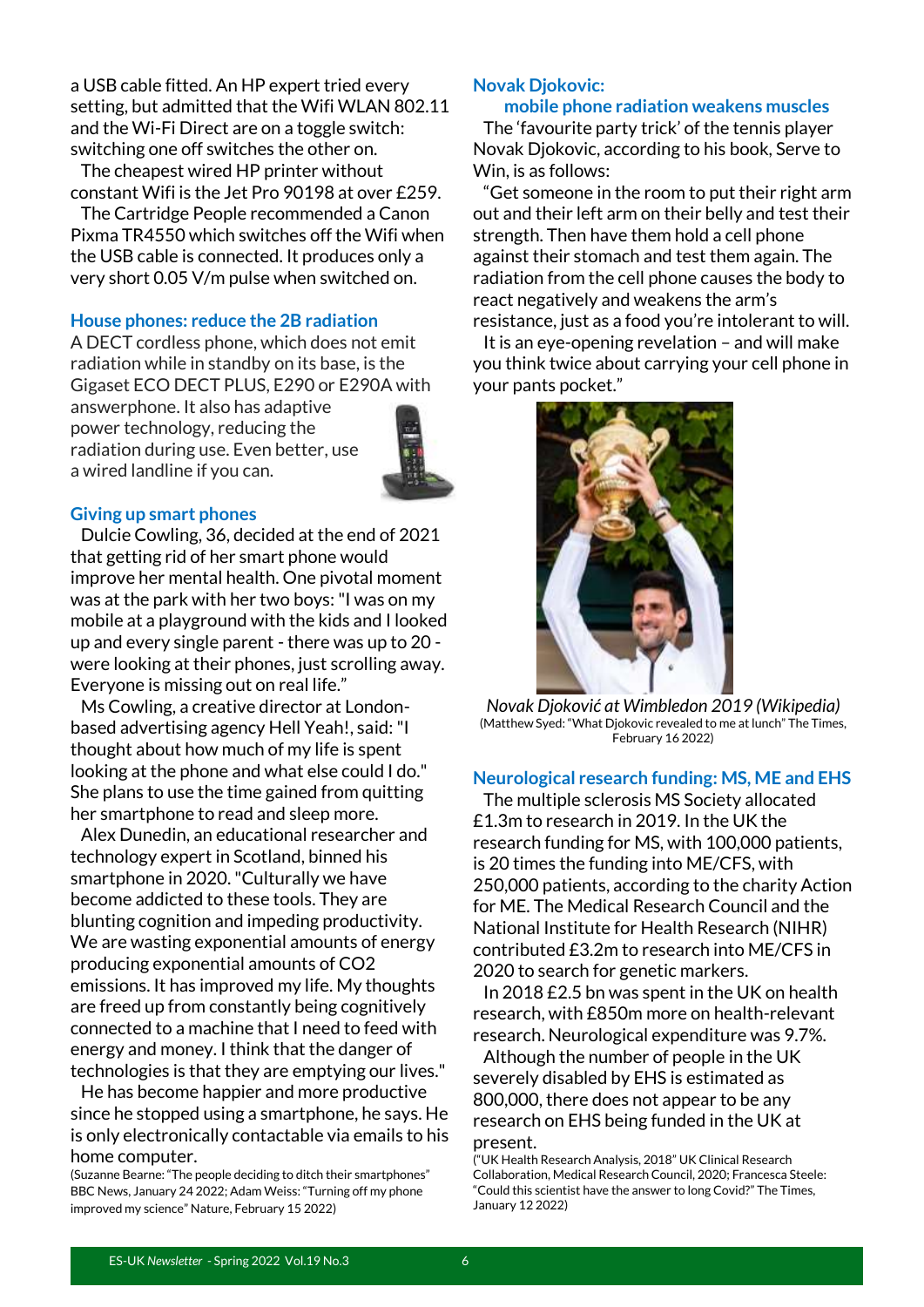#### **'Canary in a Gold Mine' show**

*From the show advert:* Locked down during COVID and desperate to make theatre, Piti Theatre's Jonathan Mirin turns the camera on . . . himself, telling the story of the mysterious symptoms his life and



production partner Godeliève began experiencing a decade ago. Increasingly unable to leave the house and take care of their new baby, the couple contends with the growing likelihood that her illness is environmental – and inescapable. Godeliève's severe neurological symptoms are triggered by exposure to the wireless radiation that the rest of society is passionately embracing to connect devices and upload cat videos. As her electrohypersensitivity (EHS), (a.k.a. "microwave sickness.") worsened, Mirin found himself compelled to become a public health advocate, activist & petitioner in a landmark legal case against the FCC. The result: a show that's a 21st century love letter as well as a wakeup call to the risks of 24/7 wireless exposure.

 KoFest Artistic Director Sabrina Hamilton says, "At first I was worried that this might be an earnest public health lecture, but I've been watching the daily footage, and it's really entertaining, with wonderfully inventive camera work. Anyone who has experienced chronic illness themselves or helped a loved one in crisis will find comfort and laughter in this show. It's a fun and compelling dive into the opposing forces of corporate profit vs. public safety."



• *"Canary in the Gold Mine raises significant health concerns which most of us may be unaware of as we rush headlong into a 5G world. Jonathan Mirin is an engaging performer who addresses these issues while keeping his audience entertained."*

- John Peet, Regina, Canada.

• *"Truly insightful! Jonathan introduces a crucial conversation . . . A welcome comedic relief . . . "*

- Nichola Lake, Boulder

• *"I had never heard of wireless causing health effects and this show was a great introduction to the issue. I'm going to look into ways to protect myself."* - Rhonda W., Greenfield, MA

#### **Prevalence of ES and EHS in Poland: 39.7% or <1.8%?**

 "The first step was the internet survey performed at the end of 2018. The IEI-EMF



prevalence estimated at the level of 39.7% suggested considerable bias affecting the results [of 1,024 respondents, median age 30 and 59% women]. A second study stage was performed as a telephone survey at the end of 2020 [of 2,000 people, chosen for age and gender as representative of Polish society with 52.8% women, with different questions and different criteria for defining ES and EHS].

 The latter survey allowed estimating the prevalence of IEI-EMF as less than 1.8%. … the first group pooled was not representative. … Corrections of the methodology before the second survey allowed reliable results consistent with the results obtained in similar studies performed in other countries.

(Tatoń G et al.: "A survey on electromagnetic hypersensitivity: the example from Poland" Electromagn Biol Med., 2021)

 This prevalence of 1.8% for EHS in the general population fits with: "the prevalence of IEI-EMF/EHS is between about 5.0 and 30 per cent of the general population for mild cases, 1.5 and 5.0 per cent for moderate cases and < 1.5 per cent for severe cases"

(Bevington M: "The Prevalence of People with Restricted Access to Work in Manmade Electromagnetic Environments" J Environ Health Sci., 2019)

 The Polish study did not attempt to define ES, (moderate or severe), or EHS (moderate or severe), appearing to assume a single condition with a single threshold, whereas studies show that the condition is varied in severity and thresholds.

 The level of 1.8% was deduced from positive answers to two questions, S2.6 [Do you experience any health symptoms associated with the use of electrical appliances that you do not think other people feel?] and S2.7 [Were your complaints severe enough to affect your daily life or forced you to consult a doctor because of them?] Both surveys found the highest prevalence in the decade of 50-59 years.

 The study recommended defining 'hypersensitivity' where other people ('non-sensitive' or 'normally-sensitive') do not suffer them. The study suggested that EHS is only when the symptoms are so severe that the persons affected seek medical attention.

 1.8%, 1.2 million in the UK, ranks EHS people after the UK's fifth largest city, Glasgow (1.7m).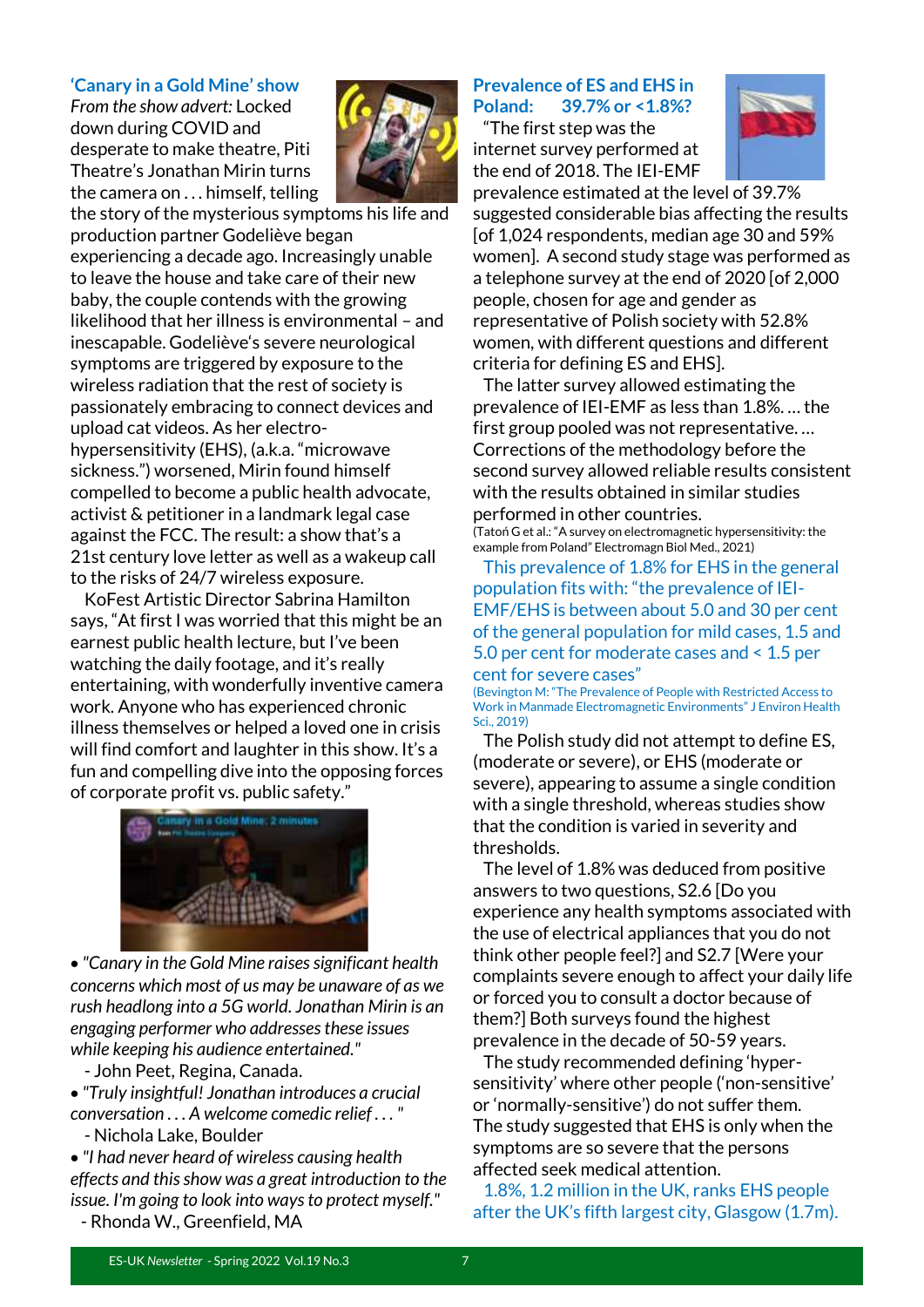## **EHS SKIN CASE STUDY**

### **Case study on ginkgo biloba efficacy**

*Although a teenage boy in the UK still suffers pain during or after RF exposure, the improvement in his skin condition is remarkable. By Dr Mary Redmayne, Adjunct Research Associate, Victoria University of Wellington; Adjunct Research Fellow, Monash University, Melbourne.* 

 I am a researcher in effects of electromagnetic fields (EMF) and my papers can be found at ResearchGate [1]. I live in New Zealand and am an advisor for PHIRE, EHT, and ORSAA.



 In early June 2021 I received an enquiry from a concerned father in the UK. His teenage son was having terrible skin problems, mainly rashes and inflammation/swelling. This occurred three years after gluten ataxia was suspected and all gluten removed from the diet. For over 5 years, the family home has had no wi-fi, smart devices or cordless phones, and mobile phone usage was kept to a minimum.

 The skin condition first occurred during Covid19 lockdown in March 2021 within an hour or two of going into the city for the first time in several weeks. The building had 5 GHz wi-fi and mobile phones operating and the area had telecommunication exposure sources typical of UK cities.

 After several weeks of the lockdown, the child returned to school where there is wi-fi and mobile phones. The closest mobile base station is approximately 250 metres away and transmits LTE.

 The boy had Diprobase applied all over, however, shortly after pick up from school the child was glowing red and inflamed again. The redness would quickly become itchy, and transform into scabs during the night causing bleeding. He only managed a day or two back at school until he was too unwell to attend – with his skin being too sore. This cycle of attending school, leaving glowing and itching, repeated over several weeks – gradually getting worse.

*November 25 2021.*

Their GP was contacted and it was suggested to monitor. A photograph diary was kept which resulted in the GP, sending him to a Paediatrician. The Diprobase cream was continued but made no difference to improve healing; it only moistened the skin.

 The Consultant paediatrician could not explain the condition either; the child had not been anywhere due to the lockdown, apart from the medical appointment in the city. After the parents had explored other possible explanations, including diet which due to the child's sensitivity to gluten is carefully limited to a range of organic gluten-free homemade food, they contacted me. They had read a publication of mine [2] and thought maybe their son may be reacting to exposure to electromagnetic radiation from transmitting equipment; this condition is known as electrohypersensitivity (EHS for short).

 After some discussion, it seemed it could be that the town EMF exposure may have been an aggravating factor. There has been some experimental research published indicating benefits of ginkgo biloba in reducing impacts of radio-frequency exposure on rats [3]. The researchers used three groups: EMF exposed, EMF exposed plus ginkgo biloba, and a control group with neither. The results led to the conclusion that ginkgo biloba may mitigate some deleterious effects of the exposure to mobile phones.

 Well, clearly, we weren't dealing with a rat! But I provided details of the paper and suggested that unadulterated gingko biloba tablets may help, but to discuss it with a GP first to ensure suitability, dose, and frequency as I'm an academic doctor, not a medical one. As I said,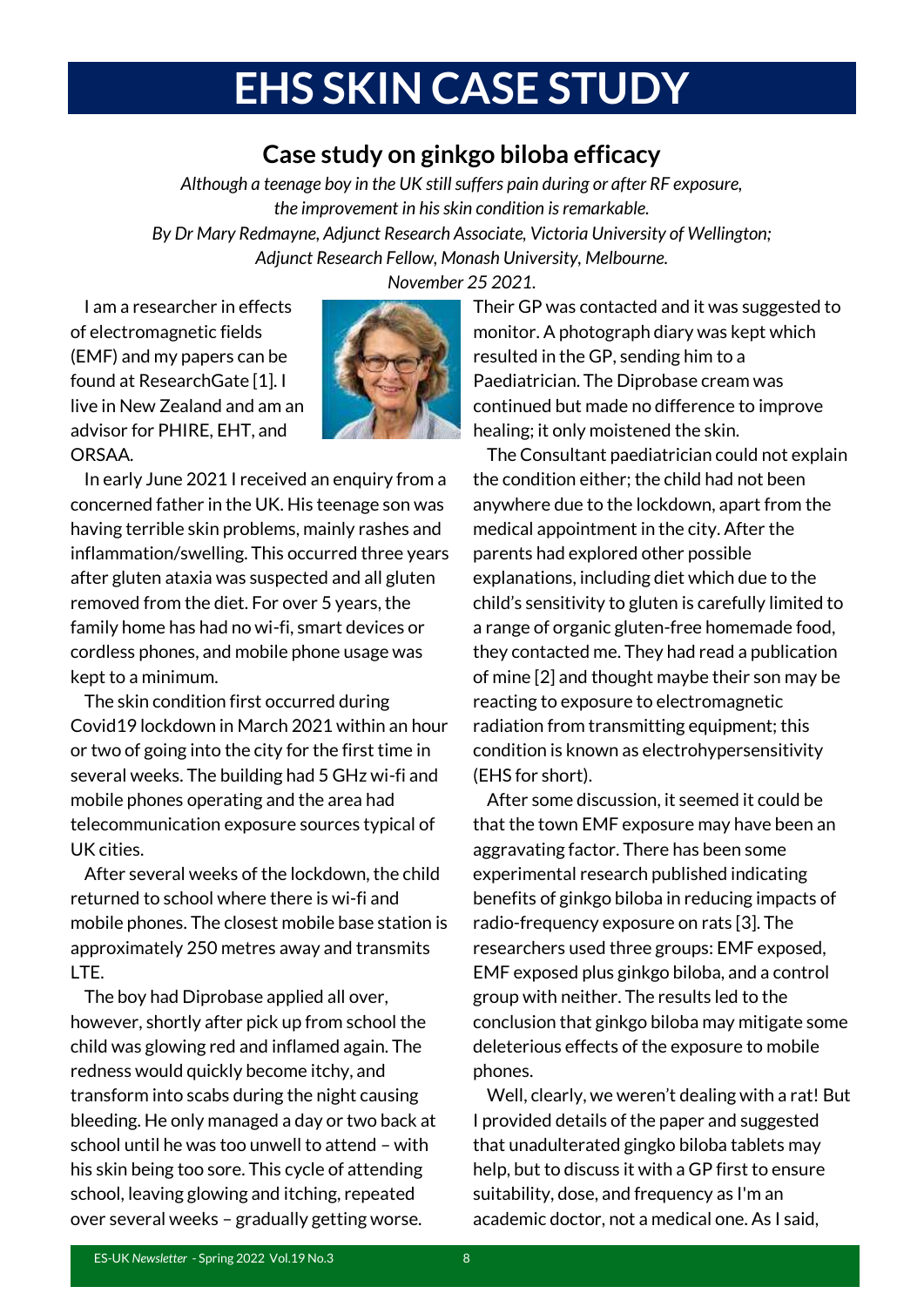"There are no proven treatments [for EHS] but you could ask the doctor whether you could try giving him gingko biloba tablets (without other herbals in them) - to be sure they are suitable for his age and do not interfere with any medications he is on. It is just possible they could help although not proven."

 They sought professional medical advice and treatment began on 12 June, "initially just one a day, then from the 29th June he started taking two a day; one … morning and night".

 He began back at school during June. Here is a comment I received from the father in mid-July, two weeks after his son began taking two tablets daily of Ginkgo Biloba.

"Thank you for suggesting the Ginkgo biloba. The first two days there was no noticeable effect, the third day there was some minor improvement and fourth day, he left school



*Hands,March 7th 2021 (after school), pre-GB, showing swelling and rashes*



*Arm, May 7th (after school), pre-GB, bad rashes*



*Legs, May 8th (after school), pre-GB, bad rashes again*

with his skin glowing, but by the evening and bedtime the glow had gone - Wow. And now while his skin is scarred, from the major skin rashes, his skin is no longer like sandpaper and it's healing. It's amazing. His homeopath has assessed the tablets and agrees they are beneficial for him and has suggested he has two 120mg tablets a day…".

And three weeks later:"The Ginkgo biloba is working a treat, speeding up the skin's recovery we cannot thank you enough for this suggestion."

 One month after this the skin continued to be well, although other health problems were emerging.

 As of November 2021, five months after starting Ginkgo Biloba, his skin is healthy apart from residual scarring (see photos). There is still pain associated with being in, or having been in, town and at school and being in proximity to WiFi and mobile phones.

References:

[1[\] https://www.researchgate.net/profile/Mary-Redmayne/research](https://www.researchgate.net/profile/Mary-Redmayne/research) [2] After reading a paper I'd recently published: Redmayne M, Reddel S. Redefining electrosensitivity: A new literature-supported model. Electromagnetic Biology and Medicine. 2021:1-9. [3] Gevrek F. Histopathological, immunohistochemical, and

stereological analysis of the effect of Ginkgo biloba (Egb761) on the hippocampus of rats exposed to long-term cellphone radiation. Histol Histopathol. 2018;33(5):463-73.



*Legs, Nov 16th (after school), 5 months into taking GB,skin healthy but with residual scarring*



*Arms, Nov 16th (after school), 5 months into taking GB,skin completely healthy*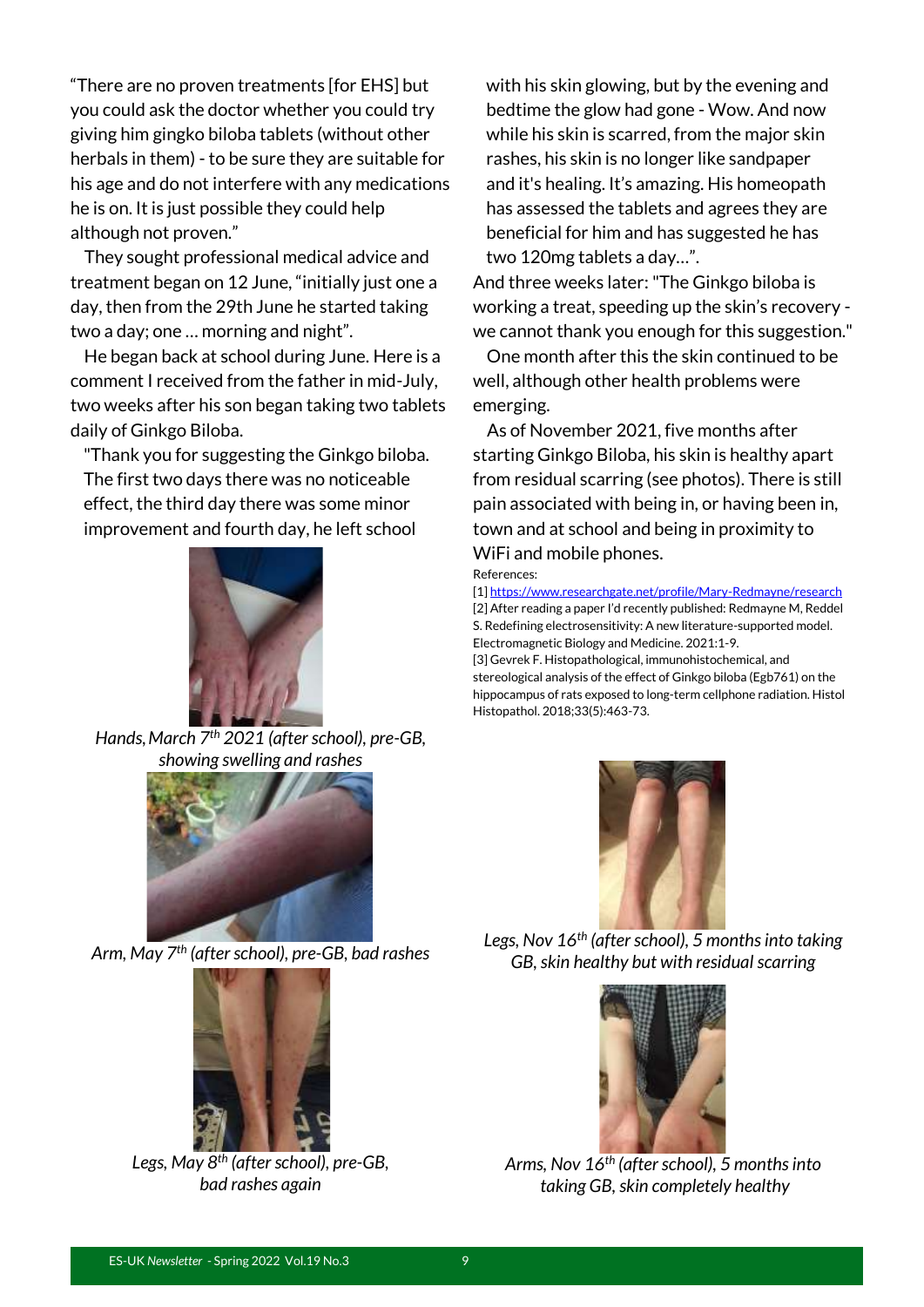## READERS' COMMENTS

#### **Constant pain and cold**

 "I am so sensitive to electromagnetic fields that I have needed to live without the use of mains electricity and without any battery-operated equipment in my home for decades.

 Not having central heating, my fingers are cold and my vision is very blurred after another night of little sleep because of the constant pain my EHS causes – which diminishes when not affected by EMFs."

#### **Smart house disaster**

 "We've arrived at the house we normally rent for Christmas and found it has become "smart'. Also 4 new masts across the fields. Have tried to switch everything off (checking with wonderful Acousticom2 and using protective material and tin foil where it can't be turned off, eg smart meter and heating system), but as a consequence we have no TV, radio (blue tooth), internet, hot water. Can't work the oven or hob so we should have a very jolly time over Christmas. hey ho. There are always books and blankets. And the wet suit is primed for a sea dip.

 Having not slept at all due to the radiation may well mean we shortly journey home. I had forgotten the struggles with broken sleep, terrible dreams, muscle pain, eye pain, heart rate, overheating, anxiety that is purely radiation related. How people cope for long periods I do not know. We are so fortunate to have no signal at home. All will be well."

#### **A place to live with less EMF**

*A reader reports on the current advantages of living in or near the town of Millom, Cumbria:* 



 "One of the reasons I moved to Millom in 2003 was the fact that the town and the neighbouring village of Havrigg were relatively free from Radiation. The nearest cellphone and tetra mast is about 1 km from my house. Other areas on the other side of the town are even further away, as is Havrigg by the sea. There are a few pylons in the area, but not close to town. House prices have gone up since I moved here, but are still comparatively low. The town has received a government grant of £20.6million to upgrade the centre and connect the many walks around here.



 It is a charming landscape with view of the Wasdale, Eskdale and Coniston mountains, and the dunes and sandy beaches by the Irish Sea are within walking distance.

 People who are searching for a safe place to live might want to investigate it further."



#### **Wireless phones need defibrillators?**

"I see that some of the old red telephone boxes have had their wired phones replaced by defibrillators. Aren't these sometimes needed because of arrhythmias caused by too much wireless radiation from mobiles rather than wired phones?"

#### **False claims**

"If radio frequency is 'safe', as the government keeps claiming, why do armies also use it at low levels to attack each other and harm diplomats?"

#### **EHS: 'murder beyond a reasonable doubt'**

In October 2021 someone searched for the article in Reviews on Environmental Health of 2021, entitled 'Proof of EHS beyond all reasonable doubt' under the phrase 'murder beyond a reasonable doubt'.

#### **Thanks for the thanks**

"A big thank you for all you do."



"Please keep up this valuable work."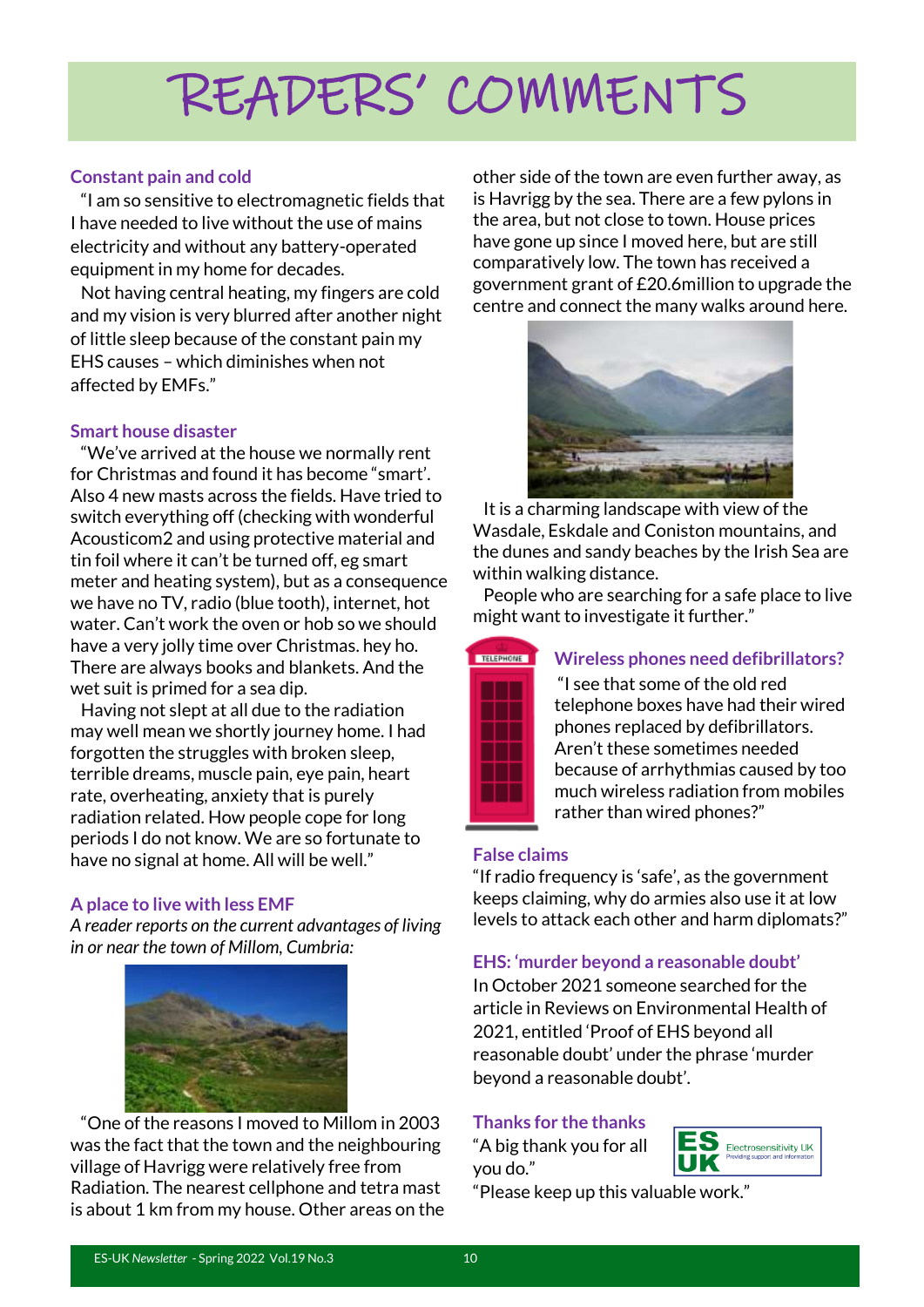## **CLOTHING AND PROTECTION**

#### **Protective clothing: copper from mushrooms**

 A PhD study at Manchester Metropolitan University by Linda Row FRSA et al. was "to hypothesise and test that the hyperaccumulation of copper, in some species of fungi, could be extracted and used as a protective element for the electrically sensitive population in wearable textiles.

 Three samples of silk, pre-mordanted with alum or pomegranate skins, were treated with an extract of either Shiitake (Lentinula edodes), Blewit (Lepista nuda) or Button mushrooms (Agaricus bisporus).

 Applied kinesiology (manual muscle testing) was used to measure the change in muscle strength of participants. The results showed that there was a significant difference between muscle strength and the fungi treated silk during exposure to cell phone radiation. Blewit and alum produced a better muscle response.



 Seven participants were tested three times with each of the nine samples of peace silk. The initial test was to determine the presence of EM fields, using an Acoustimeter and to eliminate these. The strength of the arm muscle of each participant was tested beforehand and then a mobile phone was placed near them."



*Mushroom-treated peace* s*ilk shirt, by Linda Row*

| Mushroom Variety | ٦   | $\overline{2}$ | з   | 4   | 5              | 6   | 7              | я              | I۵             | 10           |
|------------------|-----|----------------|-----|-----|----------------|-----|----------------|----------------|----------------|--------------|
| Participant      |     |                |     |     |                |     |                |                |                |              |
| (a) average      | 5   | 5              | 5   | 5   | $\overline{5}$ | 6   | 5              | $\overline{5}$ | $\overline{5}$ | Ŧ            |
| Test 1           | 5   | 5              | 5   | 5   | 5              | 5   | 5              | 5              | 5              | $\mathbf{1}$ |
| Test 2           | ß   | 5              | 5   | 5   | 5              | 5   | 5              | 5              | 5              | $\mathbf{1}$ |
| Test 3           | 5   | 5              | 5   | 5   | 5              | 5   | $\overline{5}$ | 5              | 5              | 1            |
| (b) average      | 4.3 | 4.3            | 4.7 | 4.3 | 3.6            | 4.7 | 5              | 4.7            | 4.3            | $\mathbf{1}$ |
| Test 1           | 4   | s              | 5   | 4   | з              | 5   | 5.             | -51            | 4              | 1.           |
| Test 2           | 4   | 4              | 5   | 5   | 4              | 5   | 5              | 4              | 4              | $\mathbf{1}$ |
| Test 3           | 5   | 4              | 4   | A   | A              | 4   | 5              | 5              | 5              | Ť.           |

*Examples 1 and 2 out of seven: muscular response 1-5 (1 weak, 5 strong) in a kinesiology test. Column 10 is for peace silk with no treatment. 1.Blewit and alum, 2.Blewit and pomegranate, 3.Blewit and no mordant, 4.Shitake and alum, 5.Shitake and pomegranate, 6.Shitake and no mordant, 7.Button mushroom and alum, 8.Button mushroom and pomegranate, 9.Button mushroom and no mordant, 10.Peace silk with no treatment.*

*Peace Silk uses slow but non-violent breeding.* (Linda Row: "Natural levels of copper in fungi used as protection in wearable textiles for the electrically sensitive population" Seam, Arpil 15 2018; Row L et al.: "Investigation of natural levels of copper in fungi as protection in wearable textiles for electrically sensitive individuals" *e-space.mmu.ac.uk.* (2018[\) Abstract. Article;](https://e-space.mmu.ac.uk/621526/1/Linda%20Row-Submission%20to%20Textiles%20Cloth%20and%20Culture%2028-09-18docx.pdf) Linda Row Sustainable Textiles and Clothing[: website\)](https://www.lindarow.com/)

#### **Fabric and brick shielding at 1-9 GHz**

 Shielding efficiency consists of two components, EMF reflection and absorption.

 For fabric, with 16% stainless steel, reflection predominates. The shielding increased from 30 dbm at 0.1 GHz to nearly 40 dbm at 7.5 GHz and then dropped again.

 For brick, the shielding increased from 0 dbm (no shielding effect) at 0.1 GHz to about 15 dbm at 5.5 GHz and then levelled off.



*Shielding effectiveness in dbm against frequency (1-9 GHz) for 0.3m brick (blue) and fabric (red). Pavlík M et al., Fig.4.*

 A brick wall gives no reduction at 3G but for 6 GHz a reduction of 15 dbm helps. A reduction of 30 dbm from fabric helps but only if the whole wall or your whole body is shielded completely. (Pavlík M et al.: "Compare of fabric and brick wall as shielding material dependence on electromagnetic field" IEEE, 2021)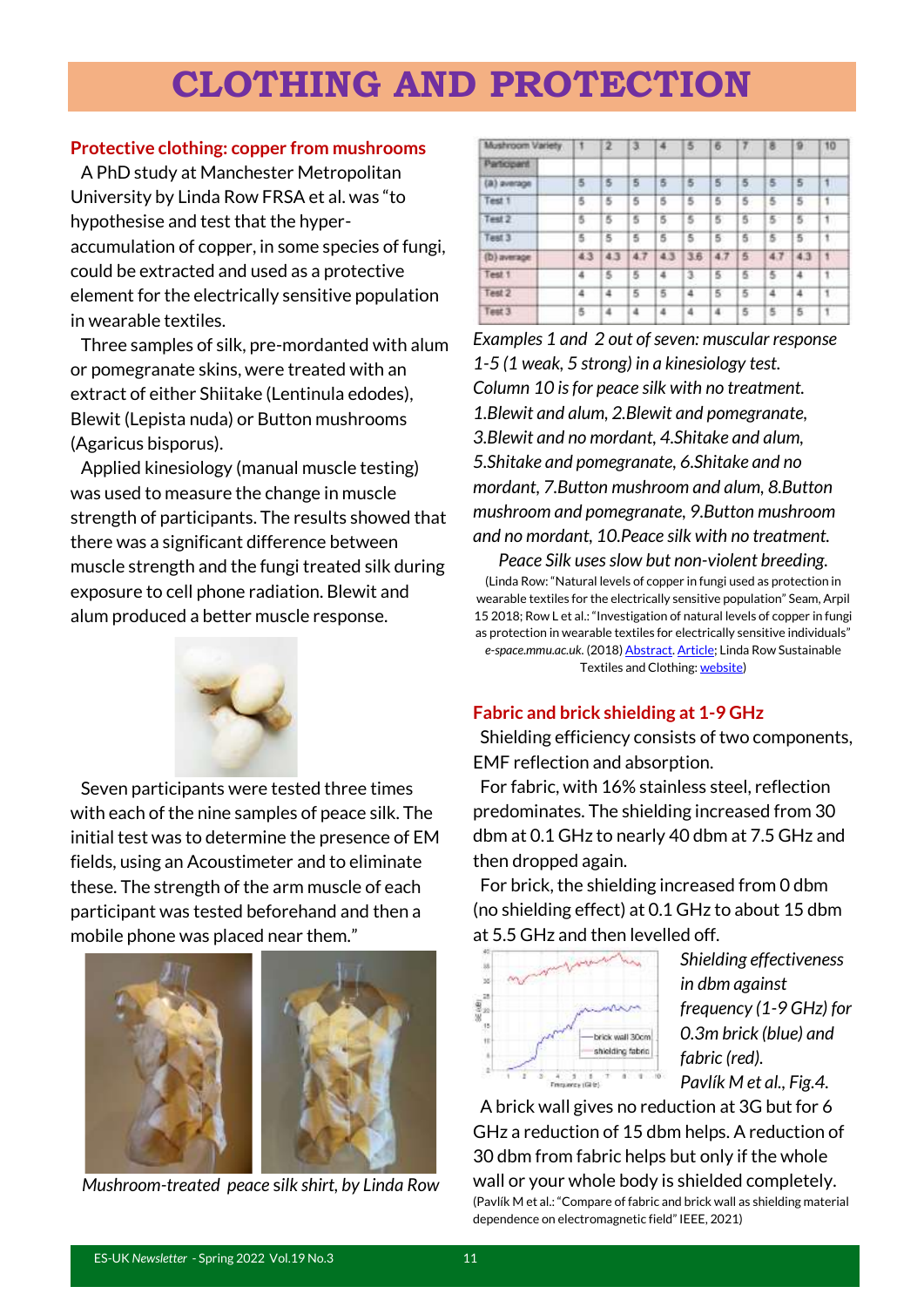## **LETTER TO HEALTH SECRETARY**

### *Copy of a letter sent to the Secretary of State for Health*



BM Box ES-UK London WC1N 3XX [www.es-uk.info](http://www.es-uk.info/)

The Rt Hon Sajid Javid, MP, Secretary of State for Health and Social Care.

November 12th 2021

Dear Mr Javid,

I am writing to request your help for the estimated 800,000 people in the UK (1.2%) severely disabled by radio frequency radiation (RFR) and electromagnetic fields (EMFs). This condition, first recorded in 1733, has since then been confirmed through scientific studies beyond all reasonable doubt.

Three areas of help would be especially appreciated.

- 1. Cars, white goods such as fridges and washing machines, and routers are increasingly using Wifi or Bluetooth, but without a switch to stop the radiation. ► Could you require, please, that the manufacturers and retailers ensure that all such radio transmitters have an on/off switch?
- 2. Many areas of housing have phone masts nearby, especially for 5G. ► Could you require, please, that local authorities ensure, and publicise, that there are areas in each city or town which are free of this radiation, so that people severely disabled by it can live in their own homes?
- 3. Some public premises, such as hospitals, schools, sports centres and shopping centres, have Wifi.

► Could you require, please, that these switch off this radiation at certain times or in certain areas to give access to people severely disabled by RFR like Wifi?

Your help in reducing radiation would be greatly appreciated by these people. Many have lost their jobs, homes and health because of it, and some have lost their lives.

Yours sincerely, Michael Bevington Chair of Trustees, Electrosensitivity UK

Attached: Notes 1-30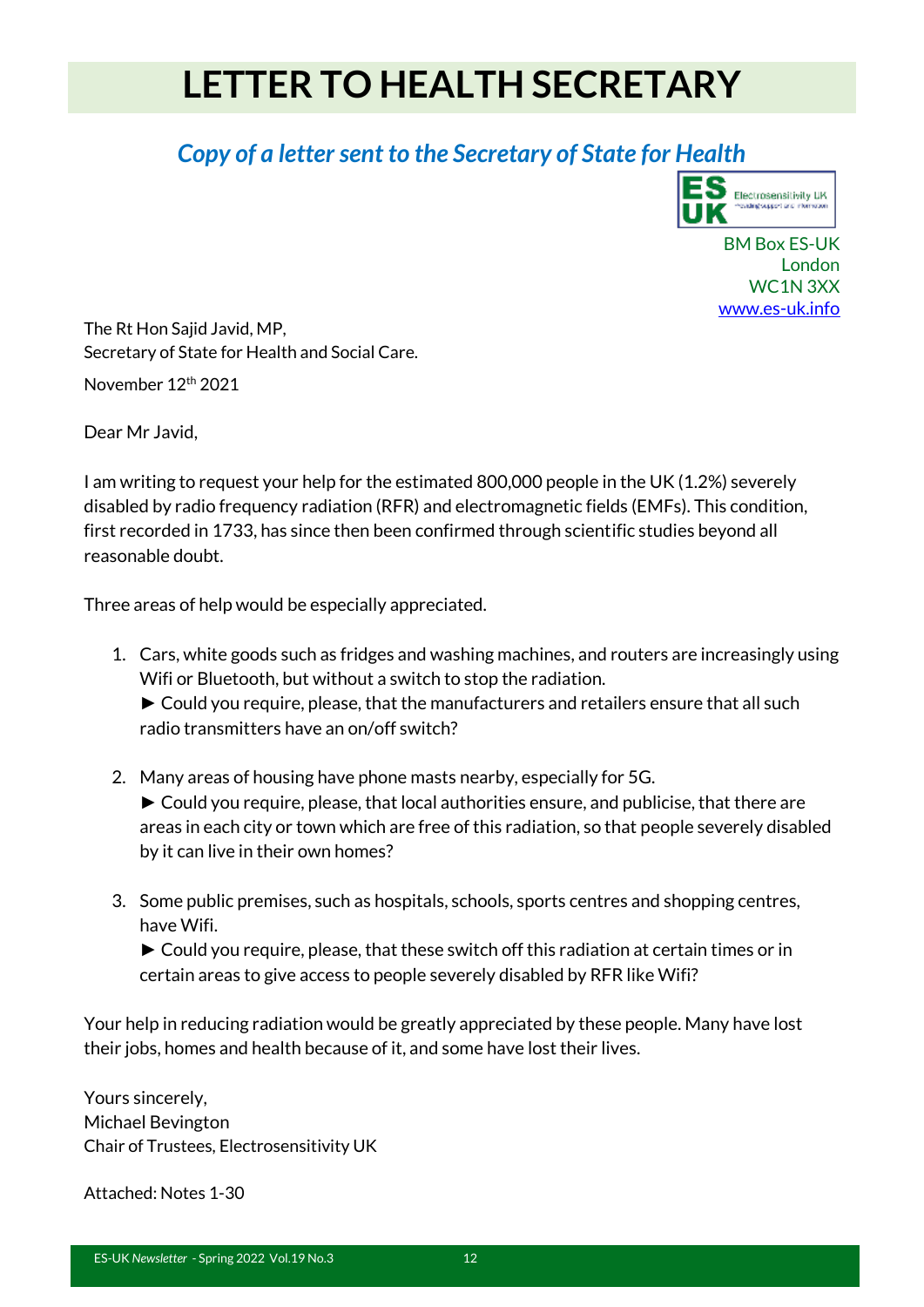#### *NOTES*

- 1. This functionally disabling intolerance has been described since 1733 and in detail since 1932.
- 2. In 2005 the World Health Organization described it as an 'environmental intolerance' (EI).
- 3. Since 2006 some UK employers have removed Wifi for people with this RFR intolerance.
- 4. From 2012 courts in the UK and worldwide have recognised RFR EI as a functional disability.
- 5. Canada, Sweden, the USA etc. specifically require equality of access for people with RFR EI.
- 6. Since the 1930s non-thermal effects have been shown as primary, with heating secondary.
- 7. The first RFR safety guidelines were non-thermal, in the 1930s.
- 8. Most guidelines are now non-thermal and long-term, apart from ICNIRP's and the FCC's.
- 9. The ICNIRP's thermal and short-term guidelines are 'obsolete', 80 years behind the science.
- 10. Thus ICNIRP's thermal and short-term guidelines are arbitrary, unscientific and unprotective.
- 11. However, in 2002 the ICNIRP accepted that some people are more vulnerable than others and required governments to set non-thermal and long-term guidelines necessary to protect them.
- 12. Non-thermal and long-term guidelines include Bioinitiative 2012, Building Biology 2008, EUROPAEM 2016, IGNIR 2018 and Seletun 2010:
	- (a) All use mainstream scientific evidence, not ICNIRP's arbitrary minority selection.
	- (b) They distinguish 'sensitive' as children, pregnant women, the elderly, the ill and EI.
	- (c) Protection against the cumulative harm of RFR and EMF exposure is through time-limits, especially for children, and radiation-free zones for living and sleeping areas.
- 13. People severely disabled by RFR need, as the very minimum requirement, RFR-free zones (as under EU Resolution, 2009, and Council of Europe Parliamentary Assembly Resolution, 2011).
- 14. Other RFR/EMF effects include poor sleep, infertility, neurological and memory harm, cancers.
- 15. In 2011 WHO's IARC classified Wifi and all RFR as a 2B cancer agent, as it did EMFs in 2001.
- 16. Since 2013 experts have stated the evidence is sufficient for RFR to be a class 1 cancer agent.
- 17. The FDA/NTP study of 2018 confirmed 'clear evidence' of cancer from RFR, known since 1953.
- 18. The Ramazzini Institute in 2018 confirmed cancer at phone mast levels, known since 2004.
- 19. The WHO's ICNIRP, a 'front' supporting the radiation industry, still holds its invalidated heating hypothesis, described as 'arbitrary' by US regulators in 1957 and again by US judges in 2021.
- 20. The WHO handed over its responsibility for radiation health to the radiation industry in 1959.
- 21. The ICNIRP still denies non-thermal effects, e.g. EI and cancers, established from 1932/1953.
- 22. All members of the private group ICNIRP hold the invalidated minority heating hypothesis.
- 23. Some courts refuse to accept ICNIRP-based studies and reviews as unscientific and biased.
- 24. PHE/UKHSA supplies ICNIRP members and also recommends ICNIRP's invalidated guidelines.
- 25. PHE employees were forbidden by the Dept. of Health from admitting to non-thermal effects.
- 26. In 2005 the WHO/PHE arbitrarily denied RFR EI, redefining it as electrophobia, distinguished as different in 1903, yet the military, eg QinetiQ, uses RFR non-thermal weapons (since 1953).
- 27. Many countries, e.g. Russia, a leader on RFR health, have much lower limits than the UK.
- 28. Hundreds of mainstream experts have asked the WHO for scientific and protective guidelines.
- 29. A current conflicted WHO EI review is mainly thermal and thus unscientific and arbitrary.
- 30. Since the 1990s UK underwriters have refused to insure RFR, except as high risk like asbestos.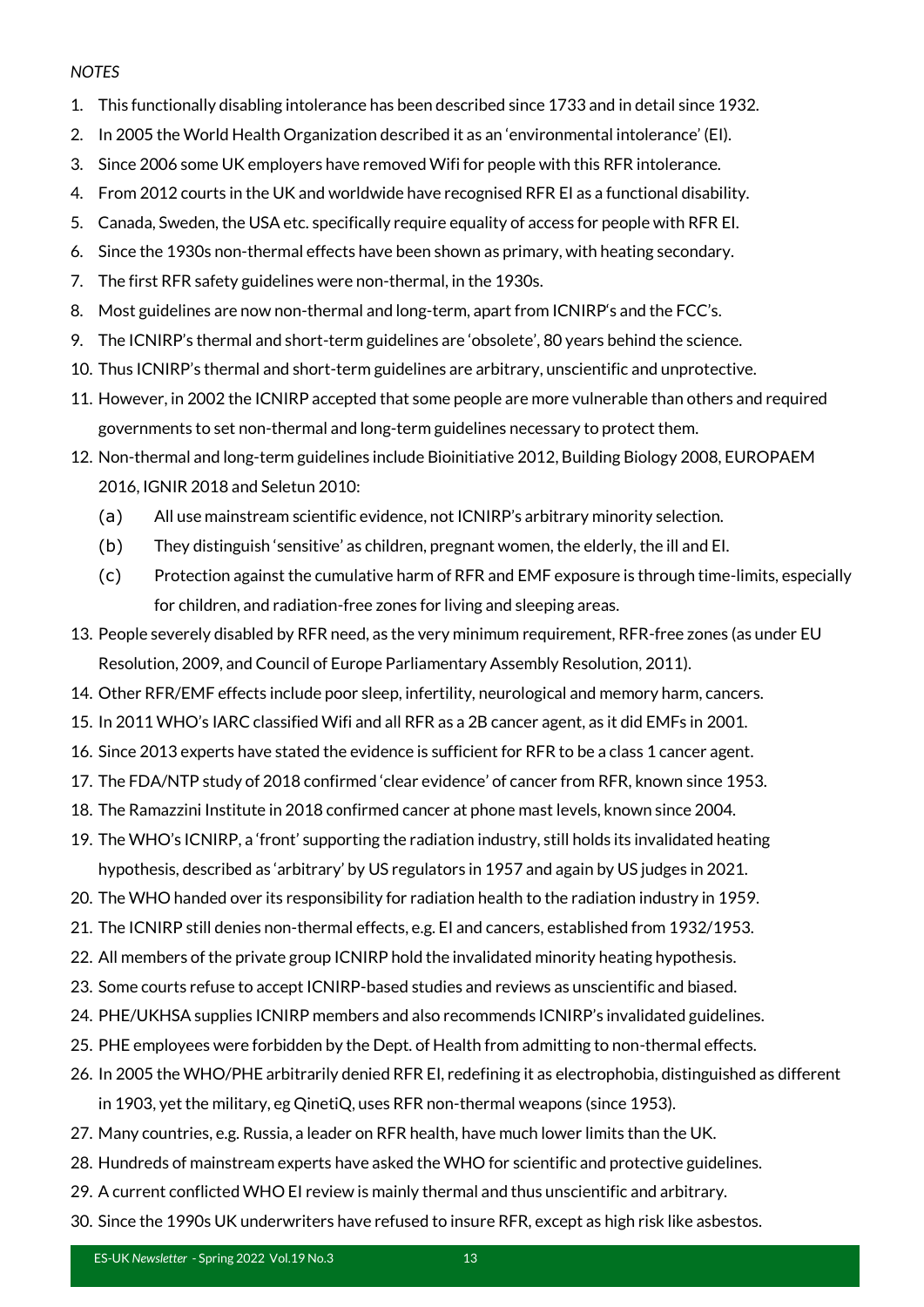#### **DHSC reply on ES, with Comments by M Bevington, January 2022**

*REPLY of January 7 2022 from the DHSC Ministerial Correspondence and Public Enquiries to the letter by M Bevington, the ES-UK chair of trustees, of November 12 2021 [above], to the Rt Hon Sajid Javid, MP, Secretary of State for Health and Social Care:*

"I note that you have requested changes to the law concerning the operation of household products. I cannot comment on this as the Department of Health and Social Care can only comment on matters within its own remit.

With regard to RFR and EMFs generally, technical standards used by industry in bringing EMF-emitting products to market in Europe are linked to guidelines from the International Commission on Non-Ionizing Radiation Protection (ICNIRP) on limiting exposures to EMFs. Studies have shown that exposure to radio waves from smart meters is well below the ICNIRP guidelines and also likely to be much lower than that from other everyday devices such as mobile phones and Wi-Fi equipment. More information on these studies can be found at [\[link\]](http://www.gov.uk/government/publications/smart-meters-radio-waves-and-health/smart-meters-radio-waves-and-health). If the guidelines from the ICNIRP are adopted, there should be no consequences for public health.

However, it is known that some people complain of sensitivity to EMFs at levels of exposure much lower than the ICNIRP restriction values. Moreover, it is fully accepted that these people have real and unpleasant symptoms that they attribute to exposure to EMFs. In recent years, considerable effort has been put into researching symptoms in relation to EMF exposures, especially for radio communications technologies.

#### *COMMENTS by M Bevington, author of 'Proof of EHS beyond all reasonable doubt'* [\[link\]](http://www.es-uk.info/wp-content/uploads/2021/12/Bevington-Proof-of-EHS-beyond-all-reasonable-doubt-REH-2021.pdf)*:*

Ofcom's Advisory Committee for Older and Disabled People (ACOD), when asked about similar disability changes in 2021, said that they could not comment on disability caused by RFR and EMFs because 'the health effects of Electromagnetic Radiation are beyond our role'. They advised consulting PHE/DHSC, as responsible for RFR and EMF illness. If the DHSC does not cover RFR ill health, it is unclear which department does.

ICNIRP guidelines are unscientific and unprotective against Electrosensitivity (ES) and cancer. They are for heating only and short-term, voted obsolete [\[link,](https://www.europarl.europa.eu/doceo/document/TA-6-2008-0410_EN.html?redirect) 22] by the EU Parliament in 2008. The DHSC should adopt scientific and protective non-thermal long-term guidelines. US Appeal Judges called heating limits 'arbitrary' in 2021. DHSC/ICNIRP's thermal myth was known to be invalid in the 1930s. WHO's IARC classified non-thermal RFR as a 2B cancer agent in 2011, confirmed with 'clear evidence' by the FDA/NTP 2018 study. Smart meters emit RF radiation above international biological peak safety limits, hidden by ICNIRP's averages. ICNIRP also accepts the need for non-thermal limits.

Electrosensitivity is a physical environmental intolerance to electromagnetic fields, first described by a Fellow of the Royal Society in 1733. Many cases are genetic, with specific genetic haplotypes nearly ten times more common in electrosensitive people than others. Some 1.2% (800,000 people, UK) are disabled by specific symptoms. These can be caused by manmade radio devices like Wifi and mobiles, walking fast through magnetic fields near MRI scanners, transcranial magnetic stimulation and thunderstorms.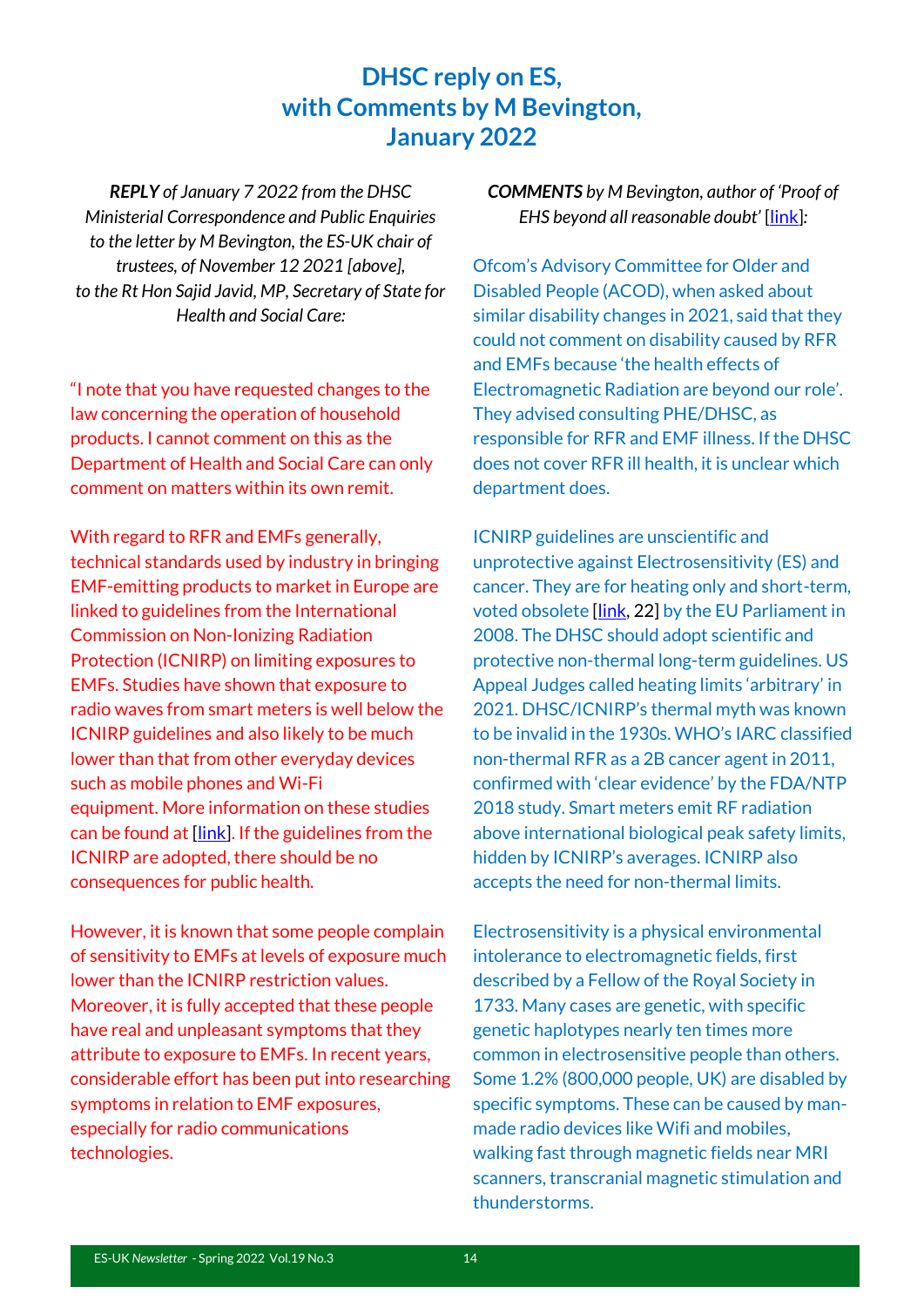The independent Advisory Group on Nonionising Radiation (AGNIR) performed a comprehensive review of the scientific evidence, which was published in 2012. AGNIR concluded that the evidence suggests that radiofrequency field exposure below guideline levels does not cause acute symptoms in humans.

There is limited evidence to guide the management of affected individuals. A 2005 review found that the majority of conventional medical effort had been directed at avoidance of triggers, and psychological therapy such as cognitive behavioural therapy. Evaluation of psychological therapy had been limited but showed some potential for success. However, psychological treatments are not acceptable to some sufferers.

There is also information on electrical hypersensitivity from the World Health Organization, which includes specific guidance for physicians. It states that treatment of affected individuals should focus on the health symptoms and the clinical picture, and not on the person's perceived need for reducing or eliminating EMF in the workplace or home.

Given the evidence on these matters, which does not support the theory that EMF exposure causes symptoms, the best advice that can be given to those who consider their health is being affected by EMFs is that they should discuss the symptoms they are experiencing with their doctor. Their doctor will have access to their medical history and be able to suggest treatments for their symptoms, considering any known underlying medical cause."

*With thanks for forwarding to Greg Smith MP.*

AGNIR held the invalid thermal theory under Doll, then paid by polluting industries. Its 2012 review was notorious for its inaccurate misleading analysis and serious conflicts of interest, with members from other industry 'front' groups like ICNIRP and also PHE. AGNIR was disbanded in 2017, the year after Starkey's devastating critique [\[link\]](https://www.degruyter.com/document/doi/10.1515/reveh-2016-0060/html).

There is substantial recent evidence after 2005 from international experts on treating people with ES *[\[link,](https://pubmed.ncbi.nlm.nih.gov/27454111/) [link,](https://pubmed.ncbi.nlm.nih.gov/32168876/) [link\]](https://pubmed.ncbi.nlm.nih.gov/26613327/)*. All experts - the DHSC/ICNIRP/WHO have none - agree that the key requirement is the elimination or reduction of the electromagnetic fields causing the symptoms. This treatment was also the key method of diagnosis used to define ES as El-Allergy in the international Nordic ICD-10 of 2000, the same year when ES was first recognised legally as a disability.

The anonymous information by the WHO is regarded by all experts as invalidated and outdated in its unproven claims [\[link,](https://pubmed.ncbi.nlm.nih.gov/34298941/) [link\]](https://www.ncbi.nlm.nih.gov/labs/pmc/articles/PMC5504984/). In 2005 the WHO, legally subservient to the radiation industry, unscientifically conflated two different conditions, ES, known since 1733, and electrophobia, known since 1903. All expert physicians advise that treating ES begins with eliminating or reducing EMFs.

The weight of evidence proves beyond all reasonable doubt that EMF exposures cause the specific symptoms of ES, as known since 1733. If humans were not electrosensitive, they would not be alive. Since the 1950s, the military has used EMF weapons to cause ES symptoms. Since the 1990s, underwriters have refused to insure EMF harm, except as high risk, like asbestos. The erroneous claims of DHSC/ICNIRP/WHO denying ES are unscientific, unprotective and arbitrary. Their unfounded fiction about ES leads to inappropriate mistreatment and harassment of ES people with RFR and EMF intolerance.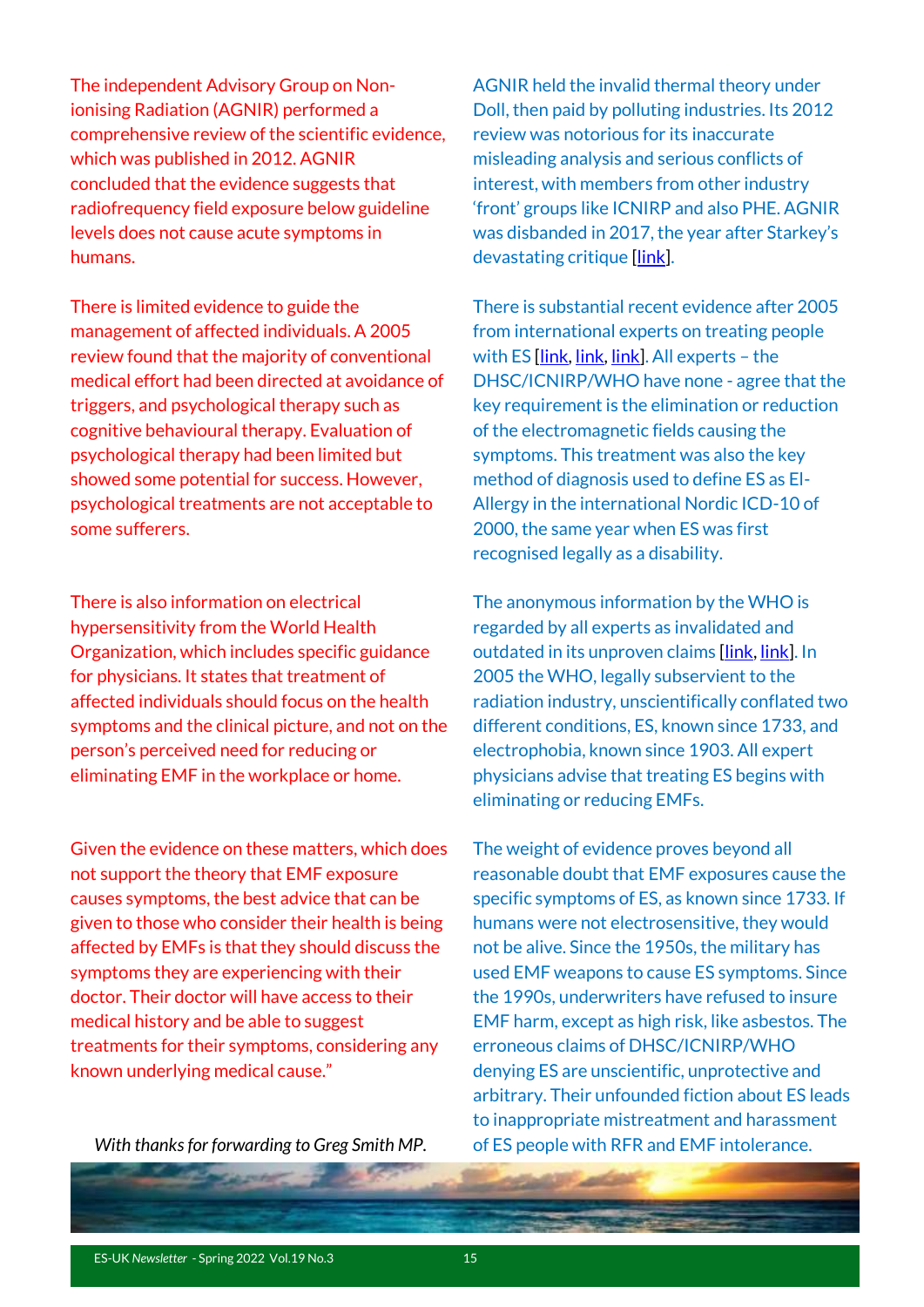## **IGNIR COMPLIANCE FORM**

*This form allows you or a building surveyor to record how far a room is in compliance with the RFR and EMF guidelines of the International Guidelines on Non-Ionising Radiation (IGNIR).*

| <b>SAIRP</b> |                        |     |              |         |      |      |                 | <b>IGNIR COMPLIANCE FORM [DRAFT]</b> |  |                   |                  |            |              |     |                         | Supplement 3 |
|--------------|------------------------|-----|--------------|---------|------|------|-----------------|--------------------------------------|--|-------------------|------------------|------------|--------------|-----|-------------------------|--------------|
| Address:     |                        |     |              | Room:   |      |      |                 | Name of surveyor:                    |  |                   |                  | Signature: |              |     | Sheet no.:              |              |
|              | RF Meter Make:         |     |              |         |      |      | ELF Meter Make: |                                      |  |                   | Comments:        |            |              |     |                         |              |
|              |                        |     |              | DAY     |      |      |                 | <b>NIGHT</b>                         |  |                   | <b>SENSITIVE</b> |            |              |     | <b>IGNIR COMPLIANCE</b> |              |
|              |                        |     | <b>IGNIR</b> | Reading | Date | Time | <b>IGNIR</b>    | Reading                              |  | Date Time   IGNIR | Reading          | Date Time  |              |     | Day / Night / Sensitive |              |
|              |                        | Av. | 0.06         |         |      |      | 0.02            |                                      |  | 50.006            |                  |            | <b>D/N/S</b> | Av. |                         |              |
|              | V/m                    | Max | 0.2          |         |      |      | 0.06            |                                      |  | $\leq 0.02$       |                  |            | <b>D/N/S</b> | Max | V/m                     |              |
| k            |                        | Av. | ö            |         |      |      | ٣               |                                      |  | 0.1               |                  |            | <b>D/N/S</b> | Av. |                         | l₽           |
|              | $\mu$ W/m <sup>2</sup> | Max | 90           |         |      |      | °,              |                                      |  | ٣                 |                  |            | <b>D/N/S</b> | Max | $\mu$ W/m <sup>2</sup>  |              |
| ξ            | Units<br>$G-S$         | Max | 120          |         |      |      | 20              |                                      |  | 30                |                  |            | <b>D/N/S</b> | Max | Units<br>$G-S$          | yTk          |
|              | V/m                    | Av. | $\tilde{c}$  |         |      |      | S               |                                      |  | ٣                 |                  |            | <b>S/N/O</b> | Av. | Vim                     |              |
| 늽            | $\overline{h}$         | Av. | 300          |         |      |      | 100             |                                      |  | 30                |                  |            | <b>D/N/S</b> | Av. | $\overline{n}$          | 닙            |
|              |                        | Max | 1000         |         |      |      | 300             |                                      |  | 100               |                  |            | <b>D/N/S</b> | Max |                         |              |
| Notes:       |                        |     |              |         |      |      |                 |                                      |  |                   |                  |            |              |     |                         |              |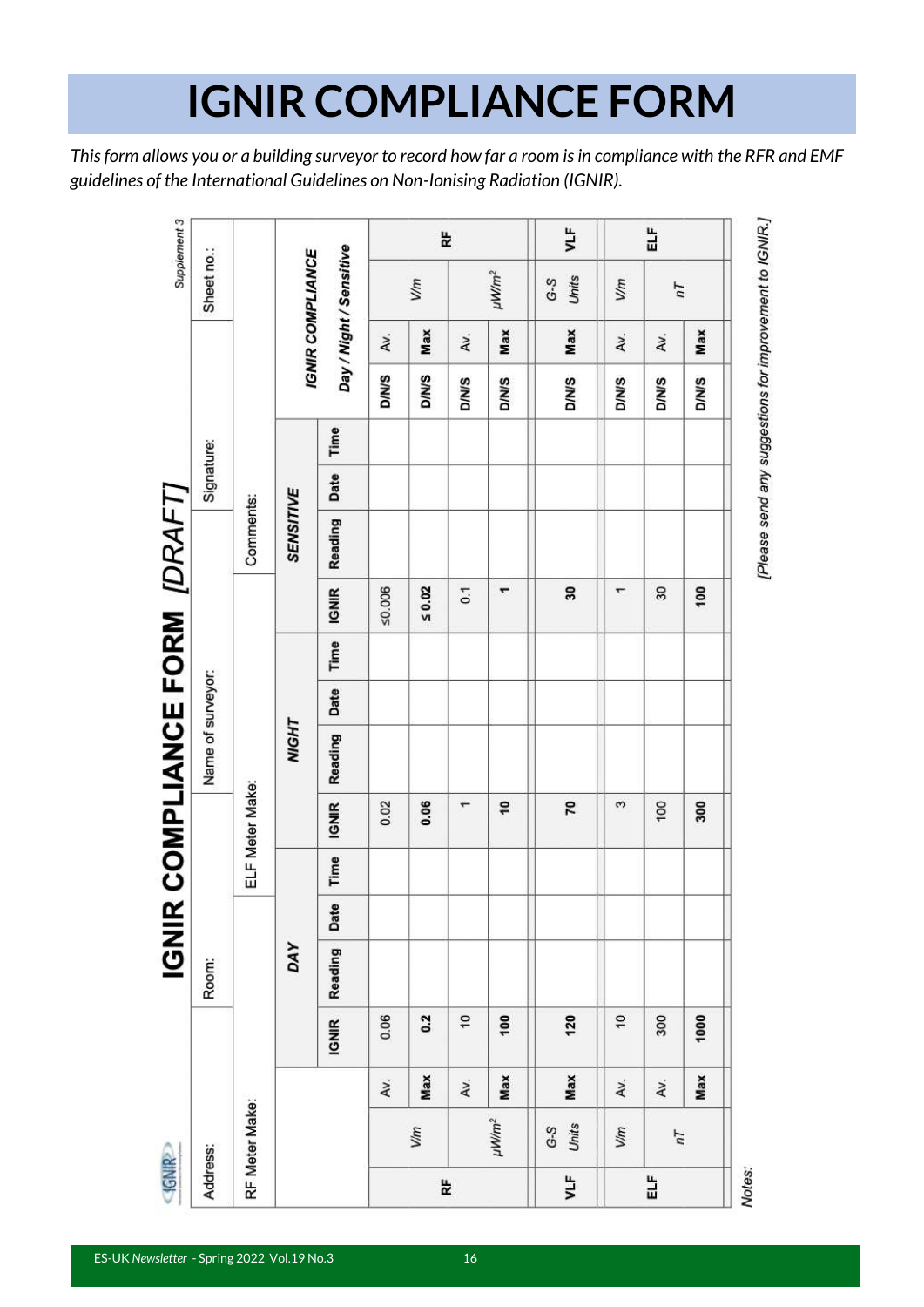# **HARM FROM MASTS AND 5G**

#### **Legal victory against 5G mast including non-thermal health grounds**

*Carol Springgay and Carole Ward on their win against a mast approval near a school in Brighton:*

"We are delighted to announce the fantastic news that we have WON the judicial review case against Brighton & Hove City Council. They chose not to contest our claim and conceded. The High Court of Justice has QUASHED the decision made by Brighton and Hove City Council, resulting in the refusal of the original planning application. The telecoms company will not be able to appeal this decision because they did not object at the judicial review stage. We are delighted by this result and wish to thank you all for your kind support.

Brighton & Hove City Council conceded on the following grounds: The decision was unlawful for the following reasons:

(i) the Council unlawfully determined that the highway safety implications of the cabinets and the concerns expressed by the Council's highways team were not a relevant consideration;

(ii) the Council failed to address the health impacts of this particular proposal and to obtain adequate evidence of the assessment of the proximity to the school and the amended proposal;

(iii) the Council failed to consider whether the facility could be sited on an existing building or structure, the Interested Party having failed to provide any evidence on that matter." (Carol Springgay and Carole Ward: "We WON our case!" November 22 2021)

#### **Brighton mast approval quashed under Judicial Review**

The High Court, Queen's Bench Division, Planning Court, before the Hon. Mr Justice David Holgate, R(o.a.o. Carol Springgay) claimant and Brighton & Hove City Council defendant and Hutchison 3G UK Ltd Interested Party: Consent Order, CO/3114/2021, November 2 2021:



Upon reading the Statement of Facts and Grounds for Judicial Review claim

and supporting evidence and the Defendant confirming that they will not be defending the claim, And upon reading the Statement of Reasons justifying the making of this Order as agree between the parties It is ordered that:-

- 1. The application for permission for judicial review is granted;
- 2. The claim for judicial review is allowed on the basis set out in paragraph 2;
- 3. The Defendant's decision notice of 30 July 2021 granting prior planning approval under reference BH2021/01639 for the Installation of a 15m Phase 8 Monople with wraparound cabinet at the base and installation of 3no ancillary cabinets on land south of 91 Fishersgate Terrace, Portslade is quashed;
- 4. The Defendant shall pay the Claimant's costs of and incidental to the instant claim to the issue and service of proceedings in the agreed sum of £13,340 VAT inclusive.

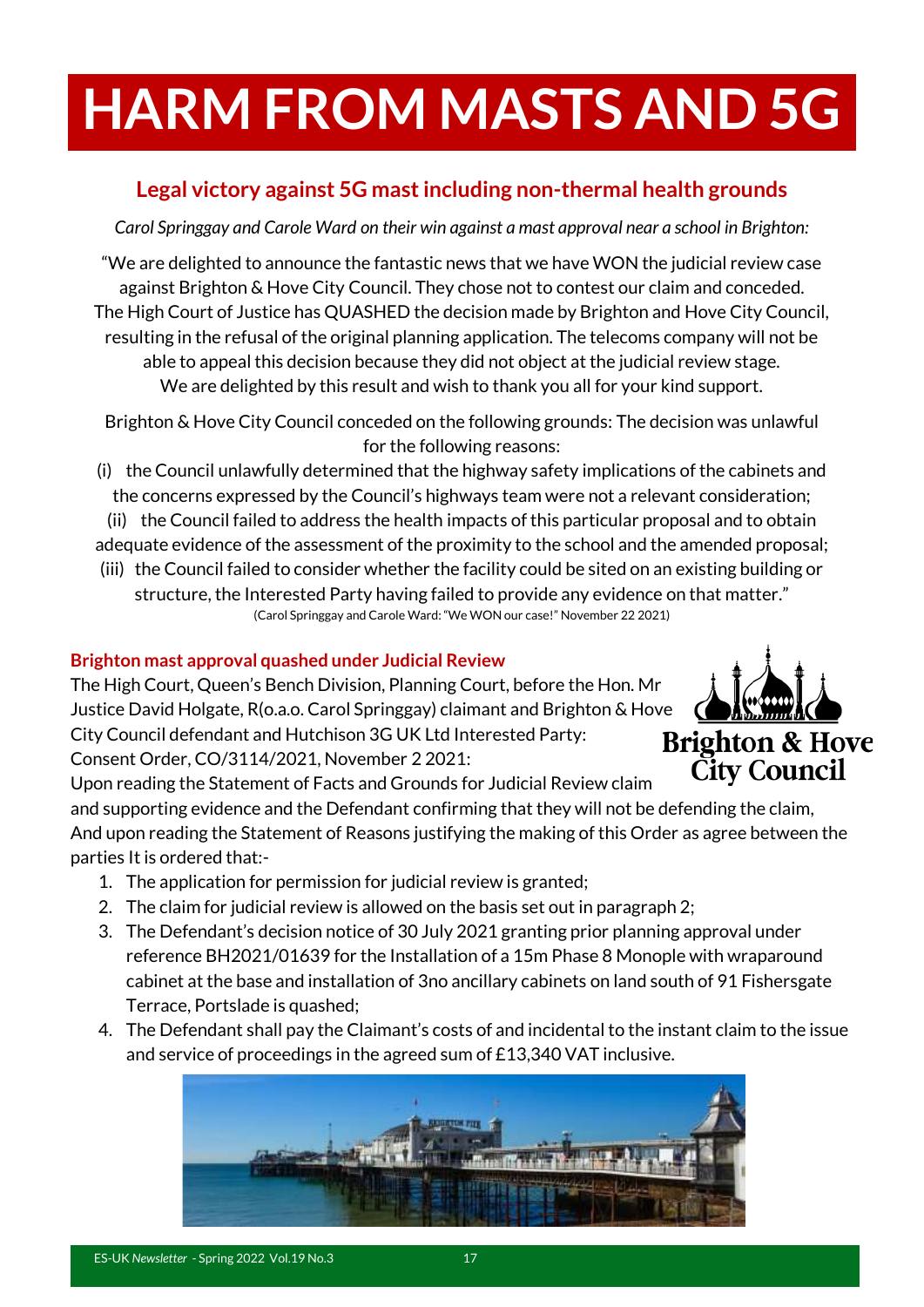#### **First live study shows 5G causes ES symptoms**

*The first live and in situ provocation study of real 5G exposure was published in February 2022.* 

*It showed that people can develop ES symptoms from 5G. This confirms that* 

*(a) 5G is dangerous for the general population and should be banned until made safe, and*

*(b) ICNIRP's short-term heating-only Guidelines are unscientific and unprotective and should be replaced* 

*by the scientific and protective standards of international long-term and non-thermal Guidelines* 

*e.g. Bioinitiative, EUROPAEM, IGNIR and Seletun.* **"**This case study shows that a 5G base station on the roof above a home caused a sharp increase in microwave radiation. This led to two people living in the home developing clear symptoms of the microwave syndrome within a couple of days. When moving to housing with significantly lower radiation, the symptoms decreased or disappeared quickly. The study also shows that radiation far below levels allowed by the authorities causes ill health."

(Hardell L et al.: [Microwave radiation from base stations on rooftops gave medical symptoms consistent with the microwave syndrome] [Swedish] (Medicinsk Access, 2022); "First Study so Far: 5G Causes the Microwave Syndrome" TBH, February 27 2022)

#### **Case study on ES symptoms from working in RFR and EMFs**

A previously healthy worker developed symptoms assigned to electromagnetic hypersensitivity (EHS) after moving to an office with exposure to high levels of anthropogenic electromagnetic fields (EMFs). These symptoms consisted of e.g. headache, arthralgia, tinnitus, dizziness, memory loss, fatique, insomnia, transitory cardiovascular abnormalities, and skin lesions. Most of the symptoms were alleviated after 2 weeks sick leave. The highest radiofrequency (RF) field level at the working place was  $1.72$  V/m (7,852  $\mu$ W/m<sup>2</sup>). Maximum value for extremely low frequency electromagnetic field (ELF-EMF) from electric power at 50 Hz was measured to 285 nT (mean 241 nT). For electric train ELF-EMF at 16.7 Hz was measured to 383 nT (mean 76 nT). Exposure to EMFs at the working place could be the cause for developing EHS related symptoms. The association was strengthened by the symptom reduction outside the working place. (Hardell L et al.: "Electromagnetic hypersensitivity close to mobile phone base stations - a case study in Stockholm, Sweden" (Rev Environ Health, 2022)

| V/m            | dBm        | uW/m2           | Limits and                 | Source, Guidelines                 |
|----------------|------------|-----------------|----------------------------|------------------------------------|
|                |            |                 | typical exposures          |                                    |
| $-0.0000002$   | $\sim -90$ | ~10.00000000001 | natural background         | safe for humans, wildlife          |
| 0.01           | $-56$      | 0.3             | resting membrane           | erythrocytes, red blood cells      |
|                |            |                 | potential                  |                                    |
| 0.02           | $-51$      | $\mathbf{1}$    | children, ES persons       | <b>IGNIR Guidelines</b>            |
| 0.04           | -46        | 3               | children                   | <b>Bioinitiative Guidelines</b>    |
| 0.05           | -43        | 6               | adults                     | <b>Bioinitiative Guidelines</b>    |
| 0.06           | $-41$      | 10              | night, healthy adults      | <b>IGNIR Guidelines</b>            |
| 0.07           | $-40$      | 12              | resting membrane           | axons in the human nervous         |
|                |            |                 | potential                  | system                             |
| 0.2            | $-31$      | 100             | day, healthy adults        | <b>IGNIR Guidelines</b>            |
| $\overline{4}$ | $-5$       | 42,000          | shopping centre            | Celaya-Echarri M et al, IEEE, 2021 |
| 12             | $+5$       | 382,000         | one smart meter, 0.3m      | Aerts S et al, Environ Res, 2020   |
| 28             | $+12$      | 1,920,000       | bank of smart meters,      | Aerts S et al, Environ Res, 2020   |
|                |            |                 | 0.3 <sub>m</sub>           |                                    |
| 61             | $+19$      | 9,600,000       | heating effects only; does | <b>ICNIRP Guidelines,</b>          |
|                |            |                 | not prevent cancer, ES,    | unscientific and arbitrary,        |
|                |            |                 | neurological harm, etc     | but still used by UK               |

#### **Typical exposures, safe and biological guidelines. unsafe and arbitrary ICNIRP still used by UK**

*A difference of 3 dbm = a doubling or halving of the amount the RFR.*

*dBbm deciBel-milliwatts where 0 dbm = 1 milliWatt. See also page 1 for another Table of dBm.*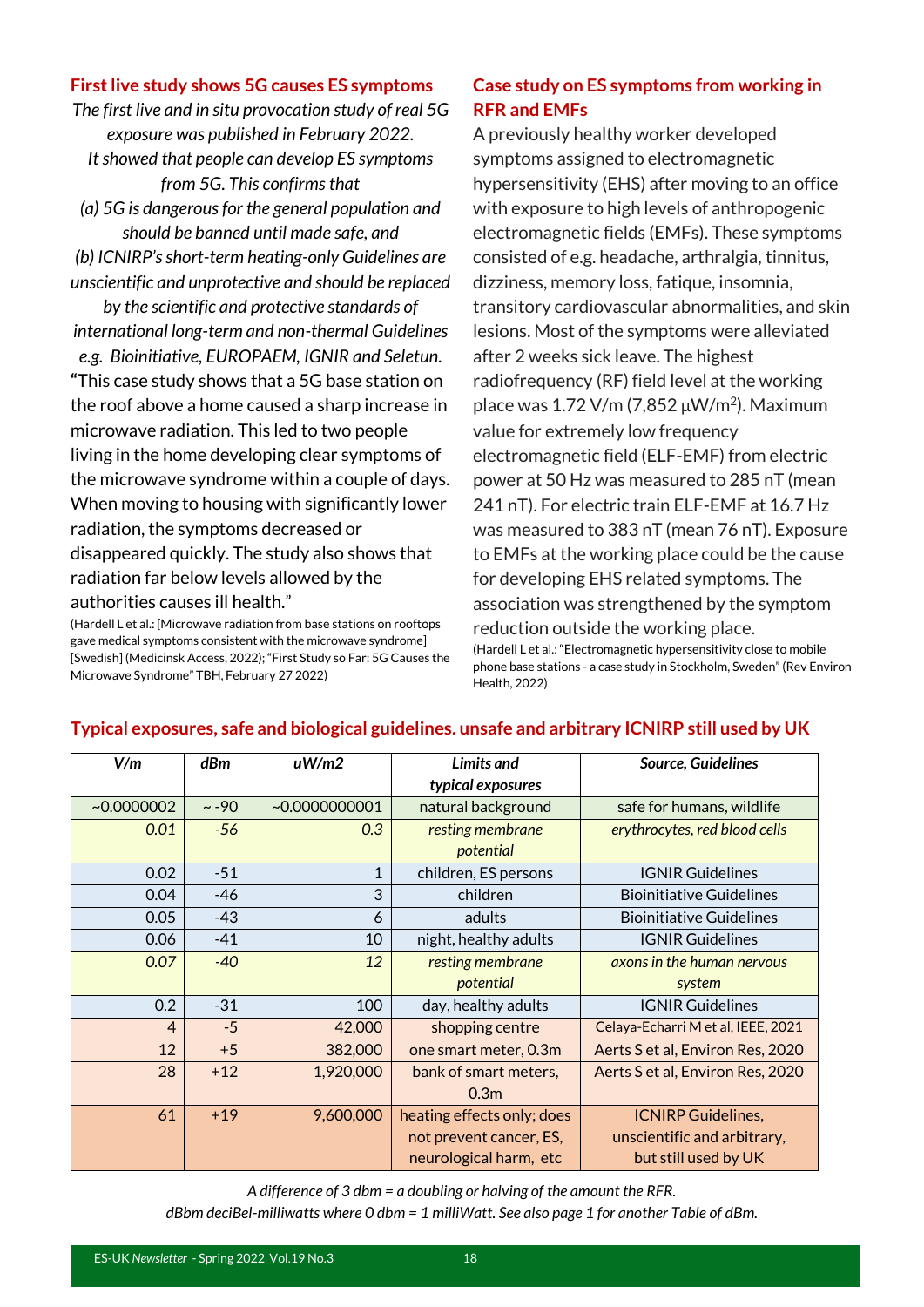#### **Very high radiation from street mobile phone transmitters at low heights**

 "The highest spatial average across all quadrat cells was  $12.1$  V m<sup> $-1$ </sup> (388 mW m $-2$ ), whereas the maximum recorded reading from the entire area was 31.6 V m⁻1 (2648 mW m⁻2). Exposimeter measurements show that the majority of exposure is due to mobile phone downlink bands.

 The average RFR values from the earlier studies show that the level of ambient RF radiation exposure in Stockholm is increasing. This study concluded that mobile phone base station antennas at Skeppsbron, Stockholm are examples of poor RF infrastructure design which brings upon highly elevated exposure levels to popular seaside promenade."

 "Based on the latest scientific literature regarding RF exposure and adverse health effects, this study recommends repositioning such base station antennas to areas away from the nearby inhabitants, workers and the general public. Alternatively, very low power antennas may also be considered to reduce the exposure.

Occupational exposure of people working close to the antennas should also be considered – shop clerks, restaurant workers are likely to spend considerably longer time under high exposure, compared to the general public.

 The following recommendations for RF infrastructure can be concluded from the study. 1. Antennas should be positioned as far as possible from the general public, like locations at the high elevations or remote areas, where the antenna targeted area is not regularly / frequently visited by the members of the public. 2. Only low power output mobile phone base station antennas (<15W) should be used in the city environment.

3. To avoid hotspots, created by overlapping arrays, dense packing of many antennas at one site should be avoided.

4. Low power antennas in the city environment should be positioned in locations where direct beam would not hit the public under 50m." (Koppel T et al.: "Very high radiofrequency radiation at Skeppsbron in Stockholm, Sweden from mobile phone base station antennas positioned close to pedestrians' heads" Environ Res., 2022)



*Koppel T et al.: Fig. 5. "The antennas are mostly facing the buildings, as the operators want to force the wave into the old town through the narrow streets … creates very high exposure levels nearby."* 



*Koppel T et al.: Fig. 4. Problem … antennas created high exposure at Skeppsbron street, with 15 antenna panels all at low elevation close to the street level; "the maximum RF exposure was at 31.6 V mˉ 1 ". Koppel T et al.: Fig. 3. Street view on the Skeppsbron Street: "note the low placement of the antennas, where microwaves irradiate the pedestrian at close range".*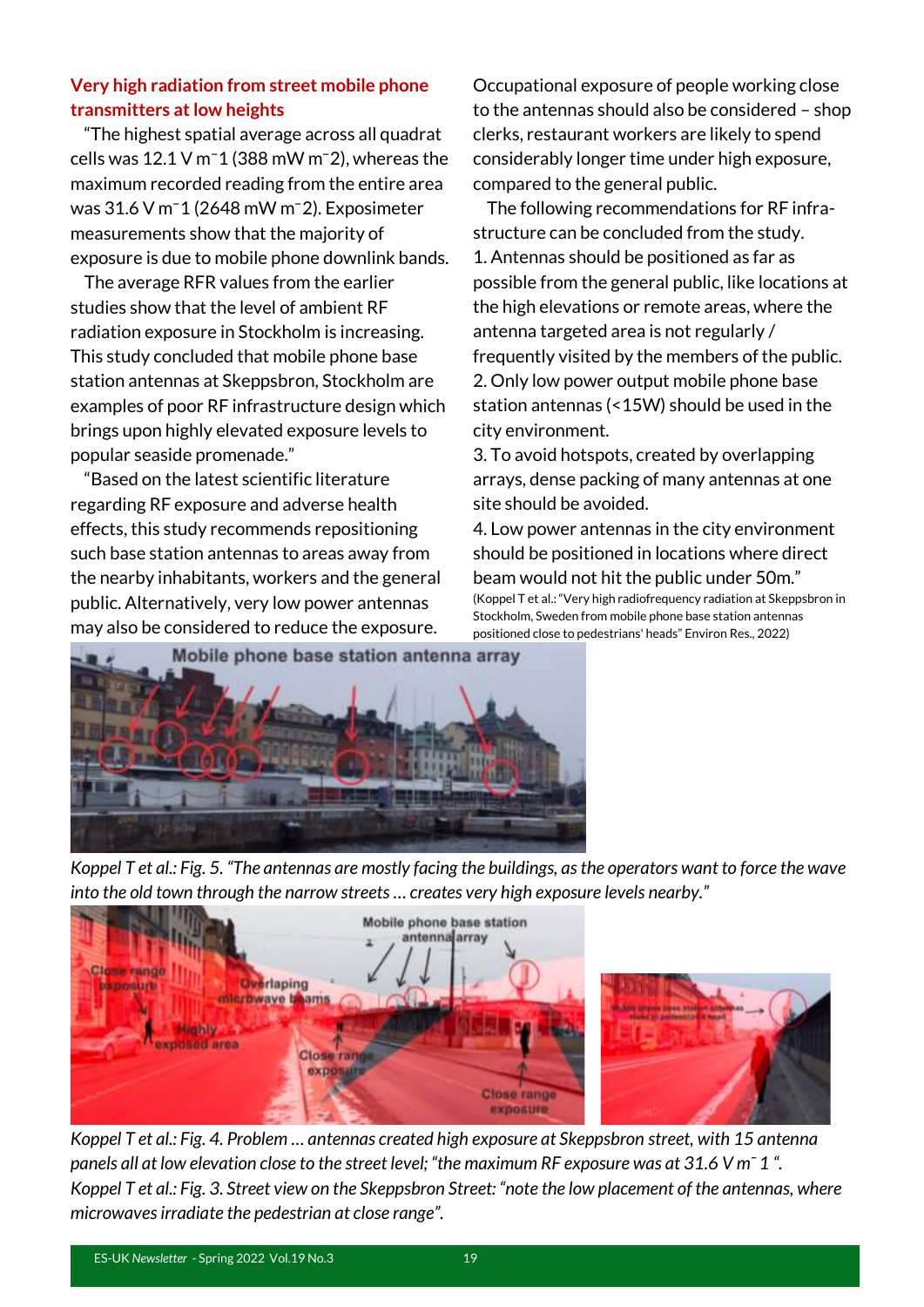#### **Unnecessary high radiation**

 Many radiation devices have very high but unnecessary signal strength: -67 dBm [0.003 V/m or 0.02 uW/m2] provides very good Wifi connection.

(Michelle Pierce: "WiFi Signal Strength: A No-Nonsense Guide" securedge, Jan. 14 2021)

#### **RFR varies by 5dBm over 3m**

 -18.15 dBm was recorded for the 1 st floor of an educational establishment in Romania on 5.00pm on a Saturday where there was a base station outside the building and another on the roof. A small change in angle makes a difference of about 5 dB for a distance of 3 meters between two measurement points. (Andriesei C et al.: "Indirect characterisation

of indoor RF EMF exposure to nearby mobile phone base stations" IEEE., 2021)

#### **6.0 V/m in a flat: Bioinitiative 0.04 and 0.05 V/m safety limit**

 One apartment in Stockholm had maximum indoor E-field at  $3$  V m $^{-1}$  in the bedroom on the 7th floor, and a maximum outdoor of  $6 \text{ V m}^{-1}$  on the 8th floor balcony, at the same height and 6.16 m away from the base station antennas.

 For comparison, a low exposure apartment had a max. indoor field of 0.52 V m-1 measured at the corner window, and a maximum outdoor field of 0.75 V  $m^{-1}$  on the balcony facing the same base station antennas. The minimum field,  $0.10 \,$ V m $^{-1}$ , was closest to the centre of the building.

 There was good mobile phone reception in both apartments.

(Koppel T et al.: "RFR from nearby mobile phone base stations-a case comparison of one low and one high exposure apartment" *Oncology Letters,* 2019)

#### **5G signal at 22m of 5.71 V/m, (IGNIR limit 0.02 V/m)**

Downstream measurements from a non-commercial mast at 29.5 GHz in Malaysia over three days in March 2021 gave readings at 22 metres of up to 5.71 V/m for video call. (Wali SQ et al.: "RF-EMF Exposure Measurement for 5G over mm-Wave Base Station with MIMO Antenna" *IEEE,* 2022)

#### **ICNIRP 3 million times too high**

*From an article explaining how the World Health Organization (WHO) has failed to protect against the established harm from RFR because of the industry 'front' ICNIRP. It concludes: " I urge policymakers to protect the public from invisible yet everthickening electro-smog."*

 "ICNIRP only recognizes EMR exposure's harm if it significantly heats tissue within a few minutes. These are called "thermal effects." ICNIRP's guidelines do not recognize EMR exposure's non-thermal effects, which thousands of peer-reviewed scientific studies associate with cancer, sleep disturbances, cognitive difficulties, DNA damage, cellular damage, impaired fertility and much, much more.

 ICNIRP is a small private German organisation. An extensive 2020 report by two Members of the European Parliament accused ICNIRP of conflicts of interest. Over ten years ago, the Council of

Europe asserted that ICNIRP's standards on exposure to EMFs "have serious limitations," and petitioned ICNIRP to reconsider its standards. So far, the Council has not received a response.

 Indeed, scientists have reported adverse biological effects to EMR exposure at levels one million times below ICNIRP's standards. Bioinitiative's scientists recommend limiting EMR exposure levels to three million times lower than those recommended by ICNIRP. " (Miguel Coma: "Is the WHO impaired by

electro-smog? A commentary on regulating 5G radiation" Wall Street International Magazine, November 23 2021)



#### **USA: 5G at the gym**

"5G was turned on this week. The only place I go without my shielding on is the gym. I used to be able to get a decent workout in about an hour without getting sick, as long as I stayed away from the WIFI router. They just turned 5G on and I was sick for 2 days after a 1 hour exposure there. I wasn't 100% sure it was my gym so I went back this week. I was sick with an unreal migraine for 3 days and also almost vomited right after the work out. I will not be going back and am cancelling my membership, but also am looking into what can be done...legally."

(Liz Barris, The People's Initiative, January 23 2022)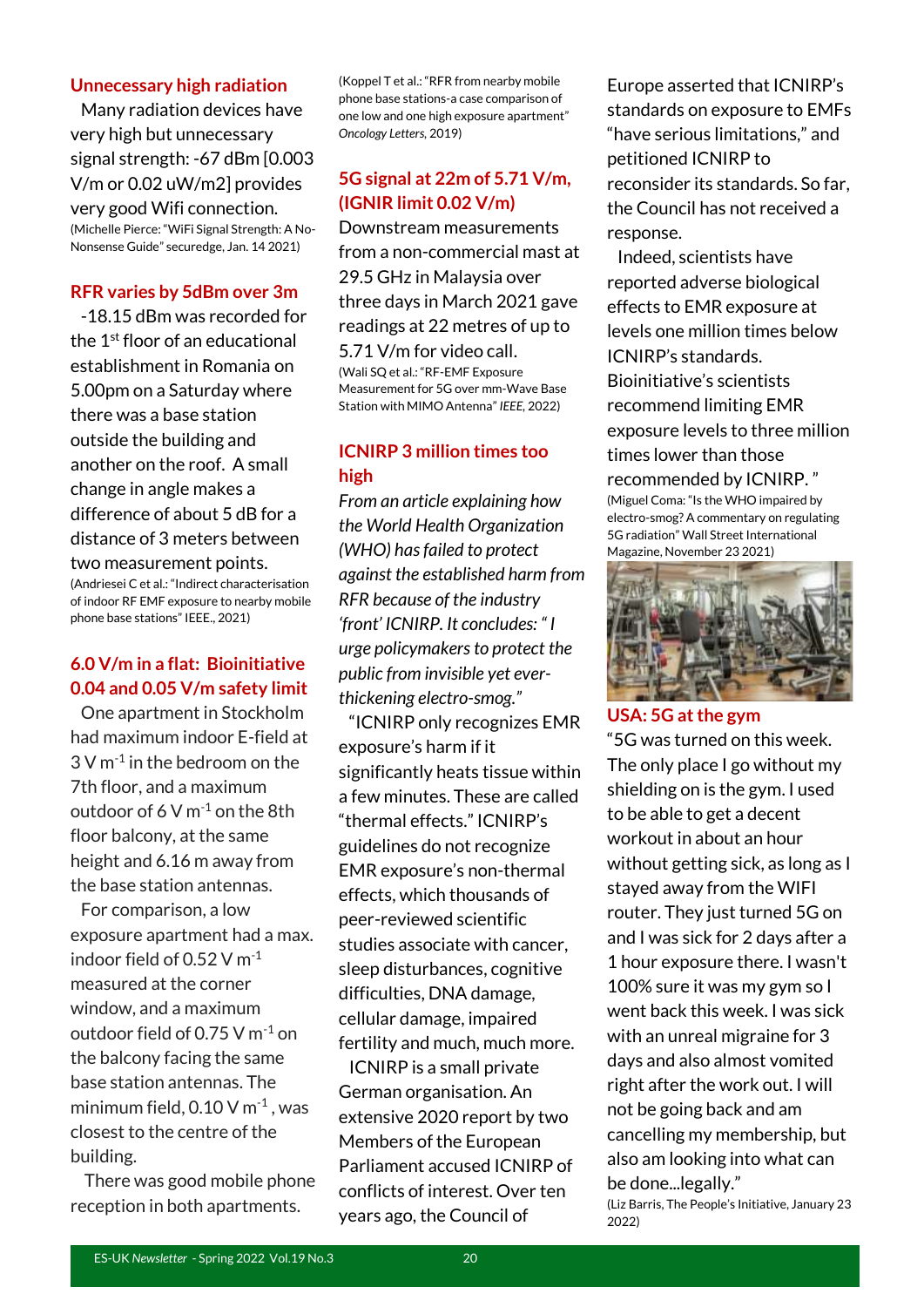#### **IEEE and ICNIRP's problems over 5G heating-only standards**

*Some excerpts from the critique of the IEEE and ICNIRP's 5G limits by* 



*Professor Emeritus James C Lin, a Life Fellow of the IEEE, a former member of ICNIRP, and a former president of the Bioelectromagnetics Society.*

#### **1. RFR: a 2B carcinogen**

 The WHO's IARC classified exposure to RF radiation as a 2B possible carcinogen in 2011.

#### **2. 5G health impacts unknown**

 To date, there has not been a single reported epidemiological study that investigated mmwaves and their potential health effects. … The jury on biological effects is still out.

#### **3. Inconsistency over cancer heating of 1<sup>o</sup> from NTP study**

 The recently updated safety guidelines and standards are recommendations for shortterm exposures of 6 to 30 min, based on limiting whole-body temperatures from rising above 1 °C or tissue temperatures to 5 °C. If the entities responsible for safety recommendations believe what appears to be their position concerning experimental results from rats from the NIEHS/NTP that a whole-body temperature rise of 1 °C is carcinogenic, then the safety factors of 50 adopted for the public or 10 for workers would be marginal for their

stated purpose and practically meaningless from the perspective of "safety" protection (more so >6 GHz).

#### **4. Harm from acoustic pressure waves at under 1<sup>o</sup>**

 Generating a tissue-injuring level of sound at 120 dB would take another 1,000-fold increase in required peak power density, or 14 GW/m2 per pulse. Such high-power, microwave-pulse-generated, acoustic pressure waves can be initiated in the brain and then reverberated inside the head to potentially, if not surely, cause serious injury of white and gray brain matters, along with other neural elements. Yet the corresponding, theoretical temperature elevation would be roughly 1 °C, which is considered safe by current protection guidelines.

#### **5. Harm from heating at under 5 <sup>o</sup>increase with a safety margin of only 2 or 10**

 The referenced local-tissuetemperature rise in the head, torso, and limbs of humans is 5 °C. This level of temperature rise would bring the tissue temperature from a normal value of 37 °C to a hyperthermic 42 °C. A 42 °C tissue temperature is known to be cytotoxic, with exponential cell-killing capacities. It is used as the basis for clinical cancer therapy in hyperthermia treatment for cancer protocols. The recently updated safety recommendations provide a reduction factor of 10 for the public's safety and a reduction

factor of two in the case of workers. In this situation, the efficacy of these updated safety recommendations is borderline, and the updated recommendations are meaningless from the perspective of safety protection.

 Table 1 showed that the potentially lethal  $5^\circ$  heating increase for >6GHz was to be limited for local head and torso over 4  $cm<sup>2</sup>$  for an average of 6 minutes by a factor of 10 to 20  $W/m<sup>2</sup>$  (in 1 cm<sup>2</sup>), and for  $>$  30GHz to 40 W/m<sup>2</sup> (in 1 cm2) for limbs, while occupational workers could be exposed by 5 times more, up to 100 or 200 W/m<sup>2</sup> respectively. *[20 W/m<sup>2</sup> = 20,000,000 uW/m<sup>2</sup> IGNIR limits are 20 or 40 million times lower and for children, the elderly, pregnant women, EHS etc., are 2 or 4 billion times lower: 0.000001 W/m<sup>2</sup> = 1.0 uW/m<sup>2</sup> ]*

#### **6. IEEE and ICNIRP on 5G: lacking scientific justification**

 In summary, the safety recommendation updates were based primarily on limiting the tissue-heating potentials of RF radiation to elevate body temperatures. Moreover, aside from the aforementioned anomalies, the existing scientific data are too limited especially at mm-wavelengths—to make a reliable assessment with any certainty. Some of the updated safety recommendations are marginal, questionable, and lack scientific justification from the perspective of safety protection." (Lin JC: "Health Safety Guidelines and 5G Wireless Radiation" *IEEE.*, 2022)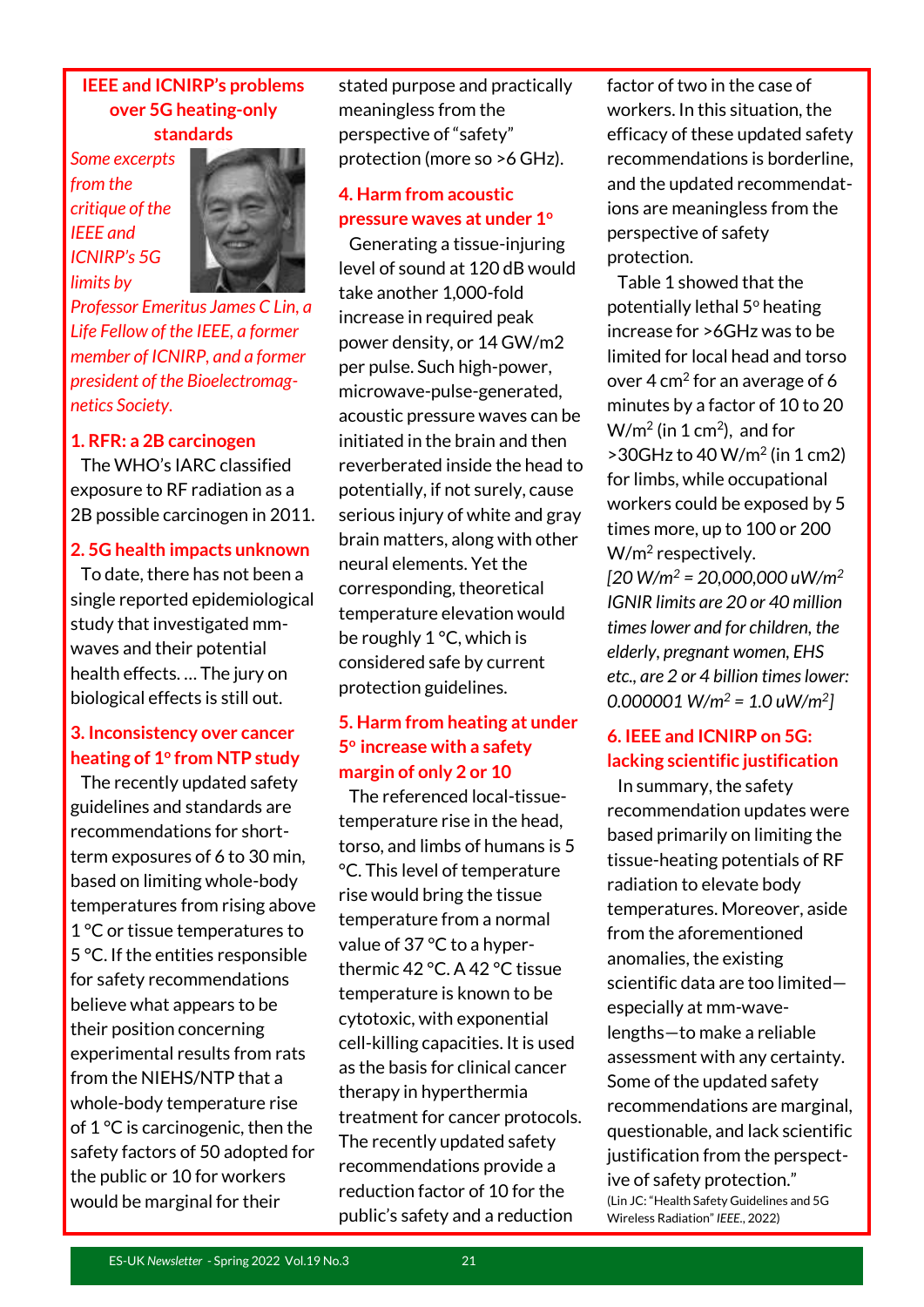#### **RFR: "We are guinea pigs in a massive experiment threatening our health"**

 *In a webinar on November 3 2021, for which over 1,000 people registered worldwide, Dr. Joel Moscowitz, Director, Center for Family and Community Health, School of Public Health, UC Berkeley, USA, ended his presentation with the words:* 

 "We are guinea pigs in a massive technological experiment that threatens our health. Our government must fund the research needed to determine a safe level of wireless radiation exposure and strengthen the FCC's RF exposure limits. In the meantime, the government should impose a moratorium on technologies that increase our wireless radiation exposure to new forms like 5G."

 A review of tumour risk and mobile phone use from 2020 showed that "cellular phone use with cumulative call time more than 1000 h [17 minutes per day over 10 years] statistically significantly increased the risk of tumours". Increases in brain tumour incidence have now been reported in 11 countries. In 2020, the telecom industry spent \$108 million on lobbying at the federal level in the U.S. (Dr. Joel Moscowitz: "Health Effects of Cellphone & Cell Tower Radiation: Implications for 5G" Webinar, November 3 2021, 82 min)



#### **Switzerland: 5G exceeds limits**

 "Radiation from 5G antennas cannot be effectively measured today. "Measurement" results are based only on model calculations. They are ultimately estimates that can be influenced by the mobile network operators. The population is thus exposed to uncontrollable radiation. We demand an immediate 5G moratorium and compliance with the limit values at all times as long as radiation exposure cannot be measured effectively. Extensive test measurements already show that the calculated results are often far from reality and that the limit values are exceeded many times over. In addition, the measurement protocols are usually kept secret, and acceptance measurements are not even carried out for numerous antennas. In about one fifth of cantons, limit values were exceeded."

(Medienmitteilung «Telekom-Firmen wirken bei 5G-Kontrollmessungen mit» [Press release "Telecom companies are involved in 5G control measurements"] Schutz-vor-Strahlung.ch, December 13 2021; "Switzerland: Exceeding Limits the Order of the Day: Telecoms Companies Cooperate in 5G Control Measurements" TBH, December 15 2021)

#### **India: dangers of 5G in dense population**

"The 5G associated health hazards is not being discussed at levels where it should be. The population density is much higher in India as compared to the advanced countries where 5G is already in use on a limited basis. Higher the frequency,

more is the attenuation due to atmospheric condition and screening effect by buildings. What it entails is that the number of cell towers per square kilometer (sq km) also will need to go up. The antennas for 5G would be highly directional as compared to 2G/3G. This would result in the presence of higher concentration of microwaves in populated areas leading to health hazards. The proliferation of antennas for 5G would be much higher as compared to 4G.



 Some safety measures include: - avoid living near a 4G and 5G cell tower or mini station; plan for directional metal EMF screen, if staying within 100m; refrain from using cell phone for long periods;

- avoid keeping cell phone in bedroom while sleeping; - when traveling, keep it in an EMF protective bag;

- spread awareness about the wireless harmful effects.

- An educational campaign should be carried out to educate the public about the health risks of exposure to RFR, and safe use of the technology, such as the deployment of wired internet in schools." (Brig Akhelesh Bhargava (Retd): "Rolling out 5G in India: knowing the harmful impact" Financial Express, January 30 2022)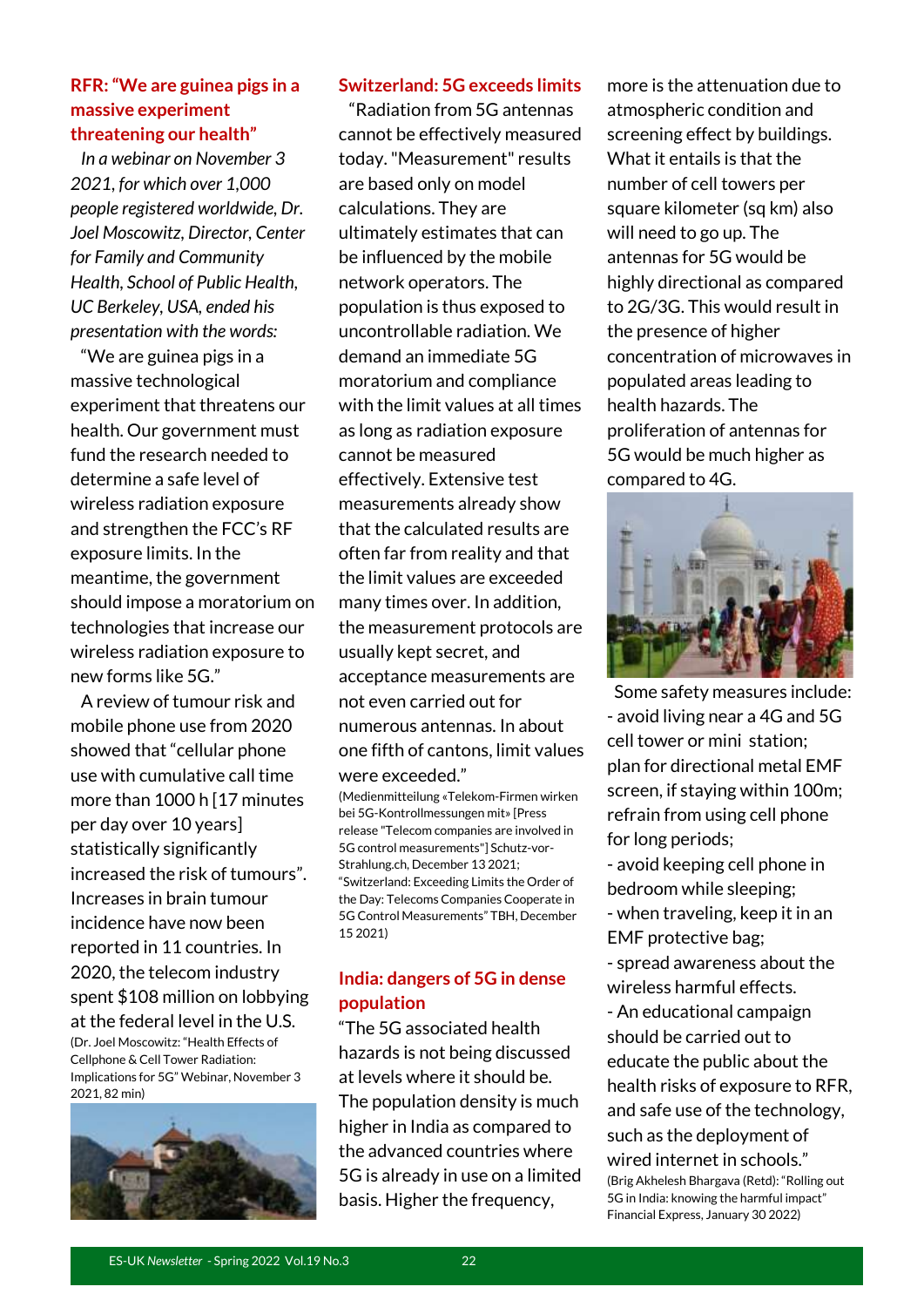#### **Mast rent slashed: Who wants a mast on their land now?**

 Government rule changes recalculating rental values have led to reduced rents from mobile phone companies, by a total of around £1 billion since 2017. The Digital Economy Act saw rents reduced by 90% for organisations and landowners. The government rejected a consultation by the DCMS, instead offering a new complaints process.

 The Highfield Park Visitor Centre in St Albans, Herts, said its rental income from masts has fallen from £10,000 a year to just £200. Park manager Richard Bull said: "We wanted them to take their mast away – but of course they won't; instead they're adding more and more infrastructure and we can't do anything about it."

 Ed Bailey, who runs a family hill farm in Gwynedd, North Wales, originally agreed an annual rent of £5,500 early in 2017 but, months later, the rent was reduced to just £3.50. (Simon Neville: "Government rejects calls for mobile phone mast overhaul" Evening Standard, November 25 2021)



#### **Douglas mast rejected**

The Environment Department supported an independent planning inspector's recommendation to throw out the application by telecoms firm Sure for a 15m (49ft) mast

#### in a conservation area in

Woodbourne Lane in Douglas. ("Douglas Council welcomes scrapping of 'unacceptable' phone mast" BBC News, January 21 2022)

#### **Dudley rejects 5G mast**

An application for a 15m 5G mast near the entrance to the Black Country Museum on Tipton Road has been turned down by planners at Dudley Council. The museum stated: "It will overshadow the museum entrance".

(Helen Attwood: "Bid for towering 5G mobile phone mast outside Black Country museum thrown out" Dudley News, February 1 2022)

#### **Meath mast rejected**

 Meath County Council refused planning permission for an 18m mast in Drumconrath village. Local residents described the proposed structure as a "monstrosity" and there were fears for the health of schoolchildren, as it is close to the local school. (Anne Caset: "Phone mast fails to get a good reception with council planners" Meath Chronicle, January 19 2022)

#### **Wakefield: government forces 5G mast against planners**

 The government insisted on a 5G 20 metre (65 foot) mast on Dewsbury Road in Lupset, Wakefield, months after the local council rejected such plans. The Planning Inspectorate described the mast as "essential" and said the need for "an electronic communications system should not be questioned". Wakefield West councillor Michael Graham, one of 86 people to object to the original

application, said he was deeply unhappy with the result: "What is the point of the planning process here if the decision is just going to get overturned? Clearly they (the government) think local people don't have a clue about their own communities."

 Dismissing concerns abour people's house prices, the report said: "The planning system does not exist to protect private interests such as value of land or property." (David Spereall: "65ft phone mast will be built by homes in Wakefield because 'government doesn't have a clue'" Examiner Live, November 16 2021)



**Wandsworth rejects 5G mast** A 15m 5G mast next to Swaby Gardens, a children's playground, and between Earlsfield and Beatrix Potter, two primary schools, was refused by Wandsworth council due to the "upset" and "anxiety" it has caused in the community.

 Council planning boss, Cllr Guy Humphries, said: "This application caused a great deal of upset and anxiety in the local community and these were concerns shared by us in the town hall. We whole-heartedly agreed that this was absolutely the wrong location for such a tall phone mast."

(James Mayer: "Plans for 5G mast next to children's playground refused after causing 'upset' and 'anxiety'" London News Online, December 4 2021)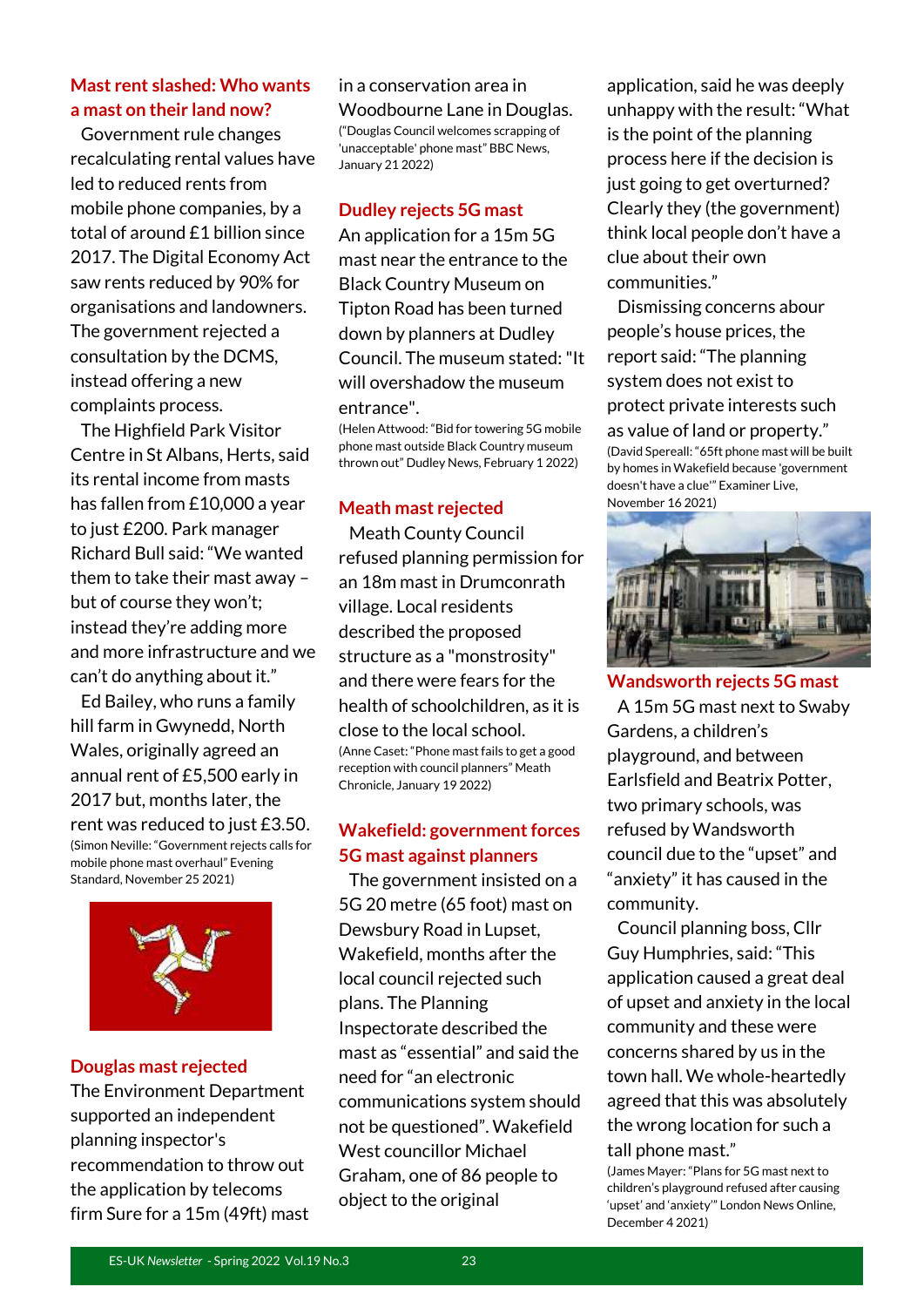#### **How green is 5G?**

#### *Some notes from Sally Beare's article of Nov. 2021 in Envirotec:* **5G energy use**

 One 5G base station uses as much electricity as 73 homes, a threefold increase over 4G. Huawei analyst Dr Anders Andrae says that, including base stations, data centres and devices, telecoms could use 20% of the world's electricity by 2025 compared to 11% in 2021. By 2030 5G could create ten times the greenhouse gases of aviation's 2.5% in 2021.

#### **In addition to 4G energy use**

 5G is building on 4G, not replacing it and 4G usage is increasing. So energy use will grow even if 5G becomes more efficient. Soaring emissions will not slow before 2035.

#### **Faster data = more energy use**

 The GSMA warns that mobile data traffic growth of up to 50% drives an increase in power consumption, despite 5G being more power-efficient. **Fossil, renewable, battery use**

 'Energy credits' allow tech giants to claim they are using renewables despite their data centres using fossil fuels. Providers have told users to switch 5G off to save batteries. **Hidden energy and pollution: manufacturing and disposal**

 Telcos must factor in the cradle-to-grave carbon footprint of products, including mining, and the backhaul between base stations. There will be greater demand for rare metals, causing environmental destruction. Producing

microchips requires 32g of raw materials per 2G chip. Heavy metals leach toxins and may comprise 70% of US landfill.



#### **Satellite pollution**

 Part of the 5G plan entails deploying 100,000 satellites, to be renewed every five years. These irritate weather forecasters and astronomers and deposit black carbon and particles of alumina which warm the stratosphere and deplete the ozone layer. **5G &c harm to wildlife**

 Telecoms reports omit RFR effects on wildlife, including pollinators such as bees. The British Ecological Society identified RFR as one of the top emerging issues affecting global biological diversity. Many species navigate electromagnetically so the growing cloud of 'electrosmog' may be the final straw. Higherfrequency RFR, as in 5G, is more readily absorbed by insects. Trees are adversely affected by RFR, and often felled as blocking RFR. Even soil microbes are affected, and base stations can turn pathogenic microbes drug-resistant.



#### **5G &c harm to humans**

 Researchers contest claims by governments and telecoms that RFR is safe. A 2018 Lancet article explains that the idea that 'non-ionising' radiation is benign is an outdated myth. In 2021 Professor John William Frank, Usher Institute, University of Edinburgh, called for a halt to the 5G rollout. He outlined RFR risks: reproductive, oncological, neuropsychiatric, and immunological, in addition to DNA alteration, and gene expression and antibiotic resistance risks. RF scientists say RFR should be categorised as a Class 1 carcinogen. Governments and industry rely on guidelines by ICNIRP, a nonaccountable body ruled biased by two EU courts and under investigation by two MEPs. In 2021, US judges ruled the FCC ignored evidence of harm.

#### **Wired solutions**

 The Environmental Health Trust and others are pushing for increased use of wired solutions. Huawei founder Ren Zhengfei said that we do not have an urgent of 5G. (Sally Beare: "How green is 5G?" Envirotec, November 2021)

#### **RFR 5G not eco-friendly**

 Another excellent article on RFR and 5G environmental harm concludes: "A moratorium on the 5G roll-out is urgently needed, and all who care about life on Earth should unite in vigorously campaigning for one." (Annie Fitzgerald: "Wireless

footprints: the hidden environmental cost of convenience" Medium, December 20 2021)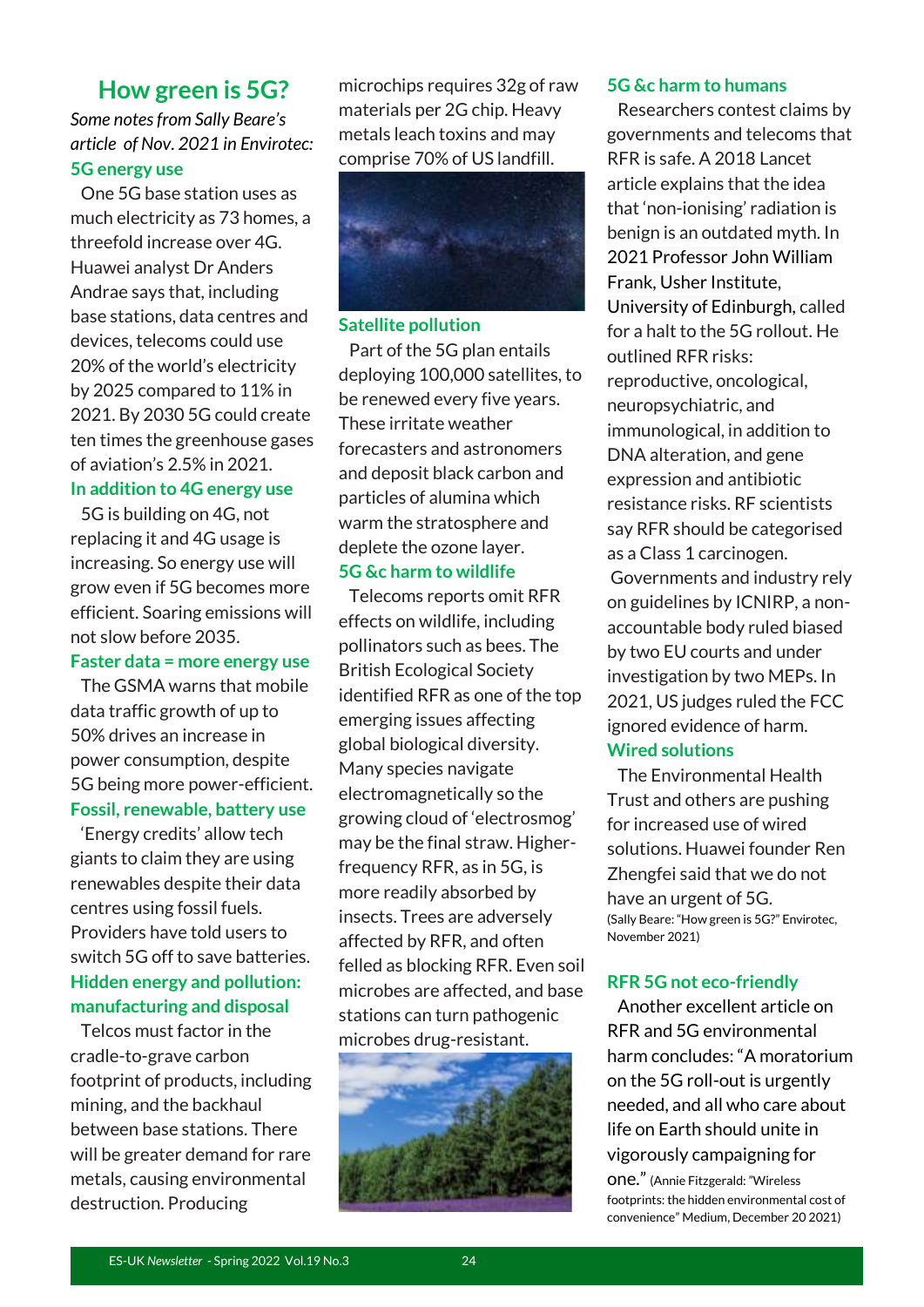## **EMF LIGHT SENSITIVITY**

*Local councils can shield or remove harmful LED street lights to stop injuring people sensitive to them. Local councils should also do the same for other EMFs, e.g phone masts, neighbours' Wifi and smart meters.*

#### **Sensitivity to LEDs: keeping sodium a 'reasonable adjustment'**

#### LightAware

*From LightAware Newsletter, Summer 2021:*

 "I saw that other areas of the city were being changed to LED – there were very big, bright lights in the town centre and I was getting headaches whenever I went into town.

 I phoned the street lighting department and managed to speak directly to the Chief Engineer. Though I first had to convince them of my problem, they did want to help. I had letters from my consultant neurologist and an ophthalmologist as medical evidence. The Council's Equality Office was very supportive, as was my local County Councillor.

 The Streetlighting Department tried to find compromise solutions, taking time to trial amber LEDs (2,700K) and forms of shielding, but I still got headaches. The Equalities Officer then used the Equalities Act to explain legal grounds for keeping sodium street lights as 'reasonable adjustment'. They agreed to keep my street and some of the surrounding streets."

#### **LED streetlamps ruin sleep**

 Traditional yellow sodium street lights are steadily being replaced by white LED lamps. LEDs use less energy. But not everyone is happy.

 "When the leaves left the trees and I tried to sleep, I turned to one side and the light's shining right in my eyes."

 In 2016 the city council began installing LED street lights outside the home of Karen Snyder in Washington DC. In addition to the light shining into her bedroom, the 63-year-old teacher's guest room, where she watches TV, is now bathed in something akin to strong moonlight. "It's like there's a ray coming in. Like a blue ray. Right directly on to the couch. If you are sitting down, the moon would be above the house and

you'd get the beautiful feel of the moon. This is shining right in your eyes so it's pretty different than a moon."



*An LED light (left) shines directly into Snyder's guest room; a sodium light glows on the other side (BBC)*

 Her friend, Delores Bushong, says her sleep has also been disturbed by the LED street lights outside her home. She fears they will ruin the atmosphere on her back porch, where she likes to relax after dark in a hammock in the sweltering summer months. She said: "In some kinds of torture they put a light on someone's face all the time. Am I going to be subjected to a kind of torture forever? It doesn't make sense to me. Just because we have a new technology and you can save money." Bushong wants the harsh 4,000-Kelvin bulbs in her neighbourhood to be replaced by bulbs with lower Kelvin ratings, closer in look and feel to the old high-pressure sodium bulbs.

 A report by the American Medical Association (AMA) warned that the blue light emitted by first generation high-intensity LEDs, used in many cities around the world including New York, can adversely affect circadian sleep rhythms, leading to reduced duration and quality of sleep, "impaired daytime functioning" and obesity.

 The AMA report called for the lowest-intensity LEDs possible and shading them better to reduce glare, which it warns can also harm wildlife. (Brian Wheeler: "'LED street lights are disturbing my sleep'" BBC News, March 13 2017)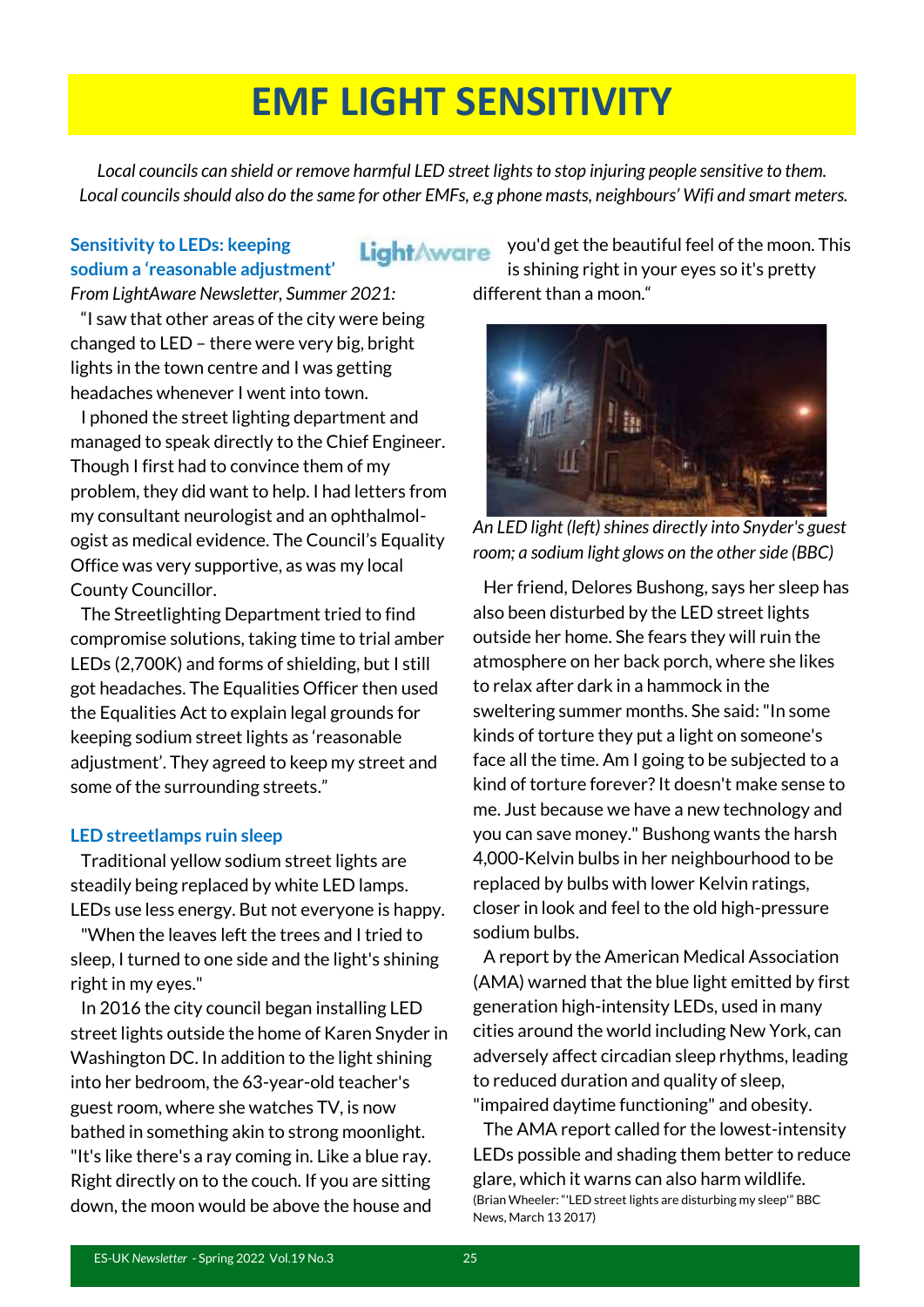#### **LED adverse impacts: circadian rhythm, photochemical retinopathy in children, discomfort from blue light, flicker health**

 "There is some evidence that exposure to light in the late evening, including that from LED lighting and/or screens, may have an impact on the circadian rhythm.

 Children have a higher sensitivity to blue light and although emissions may not be harmful, blue LEDs (between 400 nm and 500 nm) including those in toys may be very dazzling and may induce photochemical retinopathy, which is a concern especially for children below three years of age.

 Older people may experience discomfort from exposure to light that is rich in blue light.

 Some LEDs present potential health concerns due to temporal light modulation (flicker) at frequencies of 100 Hz and above."

(SCHEER (Scientific Committee on Health, Environmental and Emerging Risks): "Opinion on Potential risks to human health of Light Emitting Diodes (LEDs)" European Commission, June 6 2018)



They've installed LED in most other parts of the borough so makes it difficult and forces me to wear hats/avoid prolonged periods walking most streets in my areas. *- Alan, London*



• I have been in very regular contact with my council for the last 8 years. They have been supportive. After long and in-depth communications and me submitting medical evidence they have agreed to keep the sodium lighting in my street and a few surrounding streets so that at least I don't have LED street lights shining into my house. They have made a commitment to keep my streets as sodium for the meantime at least. They have not been open to reconsidering the roll out of LED street lighting in general, but we are in negotiation about my area, and they are trialling some more orange coloured LED street lights to see if they are acceptable to me. *- Emily, Lancashire*

#### **Suffering LED lights**

*From "A bright idea? Adverse health, social and environmental impacts associated with LED street lighting" LightAware Report, 2021, 47 pages.*

• After years of lobbying my council, they have switched some of the LED street lighting on my street back to amber sodium lights. But there's no guarantee that they will continue to do so and it hardly helps that LED lights are now almost everywhere! *- Gordon, Oxfordshire* 

• Our village is in the process of changing the streetlamps to LED. The Parish Council has agreed not to change the lamp in the road where I live and plan to keep the 'old' bulbs from the lamps being changed so that there are spare supplies. *- Jennifer, East Midlands* 

• The only concession was to maintain sodium in my street but this could be time limited as we don't know when suppliers will phaseout.

• I engaged with my council and after initially being fobbed off they accepted there were health problems and offered to make some charges locally to help me they changed the 4000k LEDs in my village for constant current, 3000k, with better quality diffusers and some with directional shields to reduce glare towards my property. The changes helped it that I can now go out at night to for example put the bins out but I still need to wear sunglasses and would try to avoid going out as this gives me the best of getting a good night's sleep. I appreciate the council did try to help me but the wider issue is that something on a national scale needs to be done. There are clearly issues with LED technology that are not understood and the drive to save energy has meant common sense has gone out of the window. *- Tom, Manchester*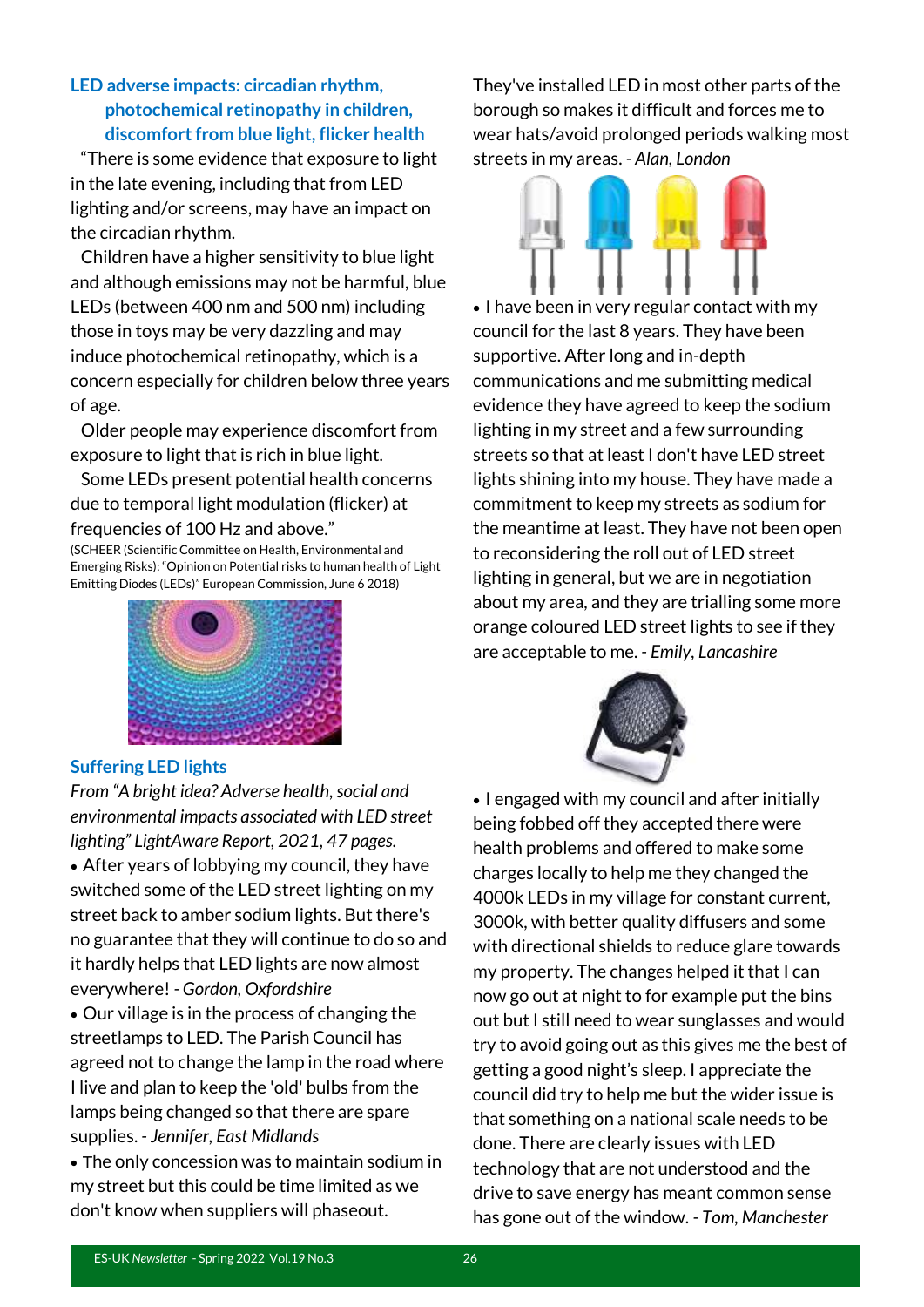30. The SCHEER report makes clear the potential adverse health effects of blue light. It is surprising therefore that councils have continued to procure street lighting with a substantial blue component, particularly when suitable alternatives are available.

36. LightAware can only conclude that councils were either unaware of the health impact of LED street lighting on their residents or saw financial savings as a higher priority.



#### **Recommendations**

• Councils should introduce a moratorium on the roll out of LED street lighting and maintain current street lighting until it reaches the end of its useful life or until such time that safe replacements can be found. Councils should retain a supply of parts to help them maintain current street lighting.

• Where street lighting has come to the end of its economic life and needs to be upgraded, councils should consult communities about replacement street lighting, including:

o an assessment to ensure that it meets the Public Sector Equality Duty

o undertaking Regulatory Impact Assessments covering equalities, health, disability, and the environment

o identifying light sensitive residents and taking steps ensure they are not socially excluded, including retaining conventional street lighting in their neighbourhood

o in rural areas, encouraging the creation of 'Dark Skies' areas and having local referendums as to whether to have street lighting at all or to switch it off or dim it after a particular time.

• If (after public consultation and regulatory impact assessments have been completed) alternatives to LED lighting are not available, councils should retain non-LED street lighting in the neighbourhoods of light-sensitive people.

• Where LED lighting is installed, councils should be aware of, and consider current guidelines.

#### **Current guidelines include:**

o an upper CCT limit of

(a) 2700K on residential roads

(b) 2400K in eco-sensitive areas

o flicker limits, complying with IEEE PAR1789. o fitting diffusers for high peak luminance

• To begin to repair damage to public health and local ecology councils should:

o remove all street lighting with a CCT

 (c) greater than 5000K within 2 years (d) greater than 4000K within 5 years o remove all street lighting which does not comply with IEEE PAR 1789 within 5 years. ("A bright idea? Adverse health, social and environmental impacts associated with LED street lighting" LightAware Report, 2021, 47 pages)

### LightAware

#### **Streetlight pollution**

Reducing light pollution has three elements:

- 1. Outdoor lighting should be directed where it is needed
- 2. Outdoor lighting should be switched on when it is needed
- 3. All outdoor lights should be ambercoloured, not the white/blue LEDs that disrupt the circadian rhythms of both humans and wildlife.

#### **LED streetlights are 'eco- destructive'**

 "Why are LED streetlights labelled "ecofriendly" just because they use marginally less electricity than their predecessors (LED streetlights decimating moth numbers in England, 25 August)? Reading your article about their impact on insects, bats and other wildlife, I would have thought "eco-destructive" would be

more appropriate, particularly as they are not recyclable and the mining and processing of



rare earth metals required for their manufacture is environmentally devastating.

 They aren't too friendly to humans either. Many people contact our charity, LightAware, to complain about how they make health problems,

such as migraine, much worse."

(Dr John Lincoln: "LED streetlights are far from eco-friendly" Guardian letter. August 26 2021)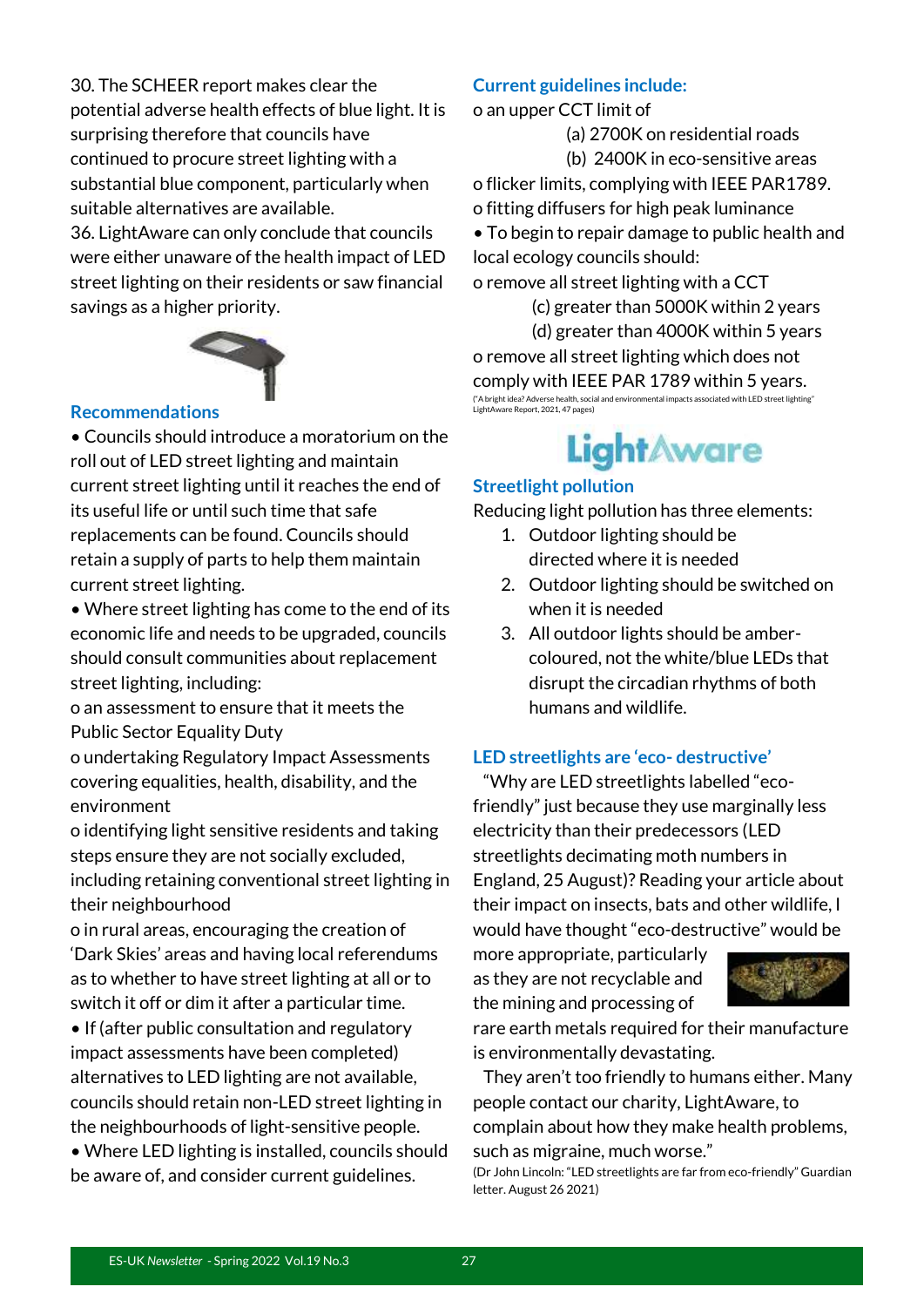#### **Light at night harming bats**

"Our results demonstrate that only a small degree of ALAN (Artificial Light at



Night) can represent a significant form of habitat degradation for some North American bats, including the endangered little brown bat. Research on the extent to which different lighting technologies, colors, and intensities affect these species is urgently needed."(Seewagen CL et al.: "Turning to the dark side: LED light at night alters the activity and species composition of a foraging bat assemblage in the northeastern United States" Ecol Evol., 2021)

#### **LEDs harm moth catepillars**

 We found that street lighting strongly reduced moth caterpillar abundance compared with unlit sites (47% reduction in hedgerows and 33% reduction in grass margins) and affected caterpillar development. Artificial light at night (ALAN) disrupted the feeding behaviour of nocturnal caterpillars.

 Negative impacts were more pronounced under white light-emitting diode (LED) street lights compared to conventional yellow sodium lamps. This indicates that ALAN and the ongoing shift toward white LEDs will have substantial consequences for insect populations and ecosystem processes.

(Boyes DH et al.: "Street lighting has detrimental impacts on local insect populations" (Sci Adv., 2021)

#### **Satellite light pollution**

 Over 99% of people in Europe and the U.S.A. live under light-polluted skies,. Most people can't see the Milky Way. All this artificial sky glow has real impacts, affecting everything from insect reproduction to bird migration to crop yields to human health. During the last 25 years, light pollution has increased in some areas by 400%.

 The growing number of artificial satellites in low-Earth orbit are increasingly adding moving lights and diffuse glow to the night sky. Over two years to March 2021, the number of active and defunct satellites has doubled, to 5,000.

 In 2020 and 2021 astronomers talked to satellite companies in two conferences, SATCON1 and SATCON2. The first recommended that satellites be no brighter than 7th-magnitude when orbiting at 500 km, putting them out of reach of naked-eye observers. Satellites at higher altitudes, where satellites are more visible for longer in the night, would need to be even dimmer. But although SpaceX has made progress in dimming its Starlink satellites, they haven't yet reached the 7thmagnitude requirement under SATCON1.

 The 321 OneWeb satellites are still too bright at longer wavelengths. Jonathan McDowell of the Center for Astrophysics, Harvard & Smithsonian, says: "We need international action to preserve the space environment and the night sky." The space lawyer Charles Mudd advocated at the conference that Earth's orbital space be considered a natural resource and regulated as an integral part of our planet's environment. (Monica Young: "Streetlights to Satellites: Taking Light Pollution to the United Nations: The United Nations' Office of Outer Space Affairs is considering issues of light pollution spanning from streetlights to satellites" Sky & Telescope, October 22 2021)

#### **Nobel laureate virologist Luc Montagnier: co-discoverer of HIV and EMFs from DNA**

The French virologist Dr Montagnier, who won the Nobel prize in 2008 for the discovery of the HIV virus, died on February 8 2022. In 2009 he published his ground-breaking study 'Electromagnetic Signals Are Produced by Aqueous Nanostructures Derived from Bacterial DNA Sequences'. In 2010 he presented to 60 fellow Nobel laureates and 700 other scientists a method of detecting viral infection but was



criticised by some who saw parallels with homeopathic methodology. He described Benveniste as a modern Galileo but he was forced to go to China to pursue his research. He said that 'We find that with DNA, we

cannot work at the extremely high dilutions used in homeopathy; we cannot go further than a 10−18 dilution, or we lose the signal. But even at 10−18, you can calculate that there is not a single molecule of DNA left. And yet we detect a signal.'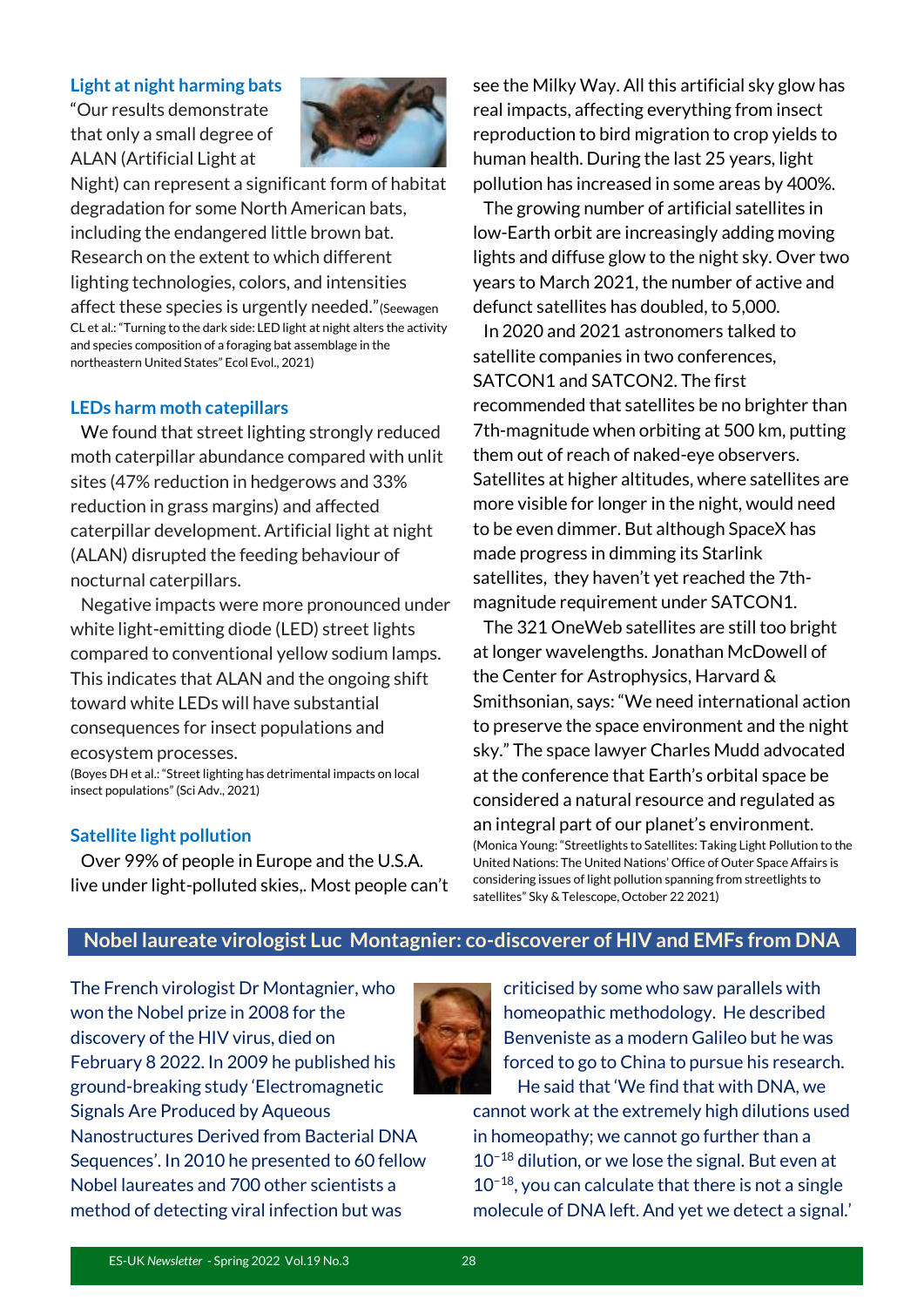## **LEGAL CASES**

#### **French court allows EHS person to live in her shed without planning permission**

 On November 26 2021, the Criminal Court of Carcassonne released Nadiane, 60, who lives somewhere in the forest in the Haute Vallée. A victim of electro-hypersensitivity that can cause her violent headaches, skin rashes and pain, she lives as a recluse, in a shed, on her 13 ha of land, with her only company, her two donkeys, in the woods, in the Upper Aude Valley. On September 10 2021, she was tried by the Criminal Court of Carcassonne for having built a makeshift house on her land, without the agreement of the Departmental Directorate of Territories and the Sea (DDTM). Nadiane can therefore stay in her shed; the court has released her.



*Nadiane in her woods (Driss Chait)*

 Nadiane's lawyer, Jean Codognès, is satisfied: "I was very happy, really very happy for Nadiane, even if in the long term, it is not a solution to stay in this shed. Firstly, because it is cold. For her, it is not viable. She is, all the same, a lady of 60 years."

 There was a time when everything was going well for Nadiane. "My life was magnificent, I could not hope for better" she said, with tears in her eyes. Until the first symptoms of his invisible pathology appeared. "Gradually, everything collapsed. No longer coping with the EMF, I stopped. I had a strong feeling of discomfort, headaches, aches, rashes on the body. I held on for two years before realising that, in order to save myself, I had to leave. "

("Nadiane, électrosensible, peut rester dans le cabanon" [Nadiane, electro-sensitive, can stay in the shed] Ladepeche, November 27 2021)

#### **France: EHS win against radiation-emitting smart meters in 2022**

 "This is the end of a long legal tussle, which will have lasted nearly three years, for thirteen plaintiffs suffering from electro-hypersensitivity (EHS). Suffering from various ailments (pain, digestive disorders, fatigue, insomnia, dizziness) since the installation of their Linky [smart] meter, with supporting medical certificates, the victims had won their case for the first time at the Bordeaux Tribunal de Grande Instance in 2019, then on appeal in 2020.

 Sentenced to "clean up the electricity" supplied to victims with EHS, under penalty of having to pay a penalty of 500 euros per day of delay to the latter, the electricity distributor had then turned to the Court of Cassation as a last resort. Enedis was probably banking on the exhaustion of the complainants, who were reluctant to continue the procedure. However, after reading and analysing the arguments of the victims, Enedis cancelled, on January 27 2022, its appeal to avoid rejection. Enedis' conviction is therefore confirmed.

 "We can only be delighted with this major step forward, which we hope will be a milestone. However, this is a stage victory, and we must obtain not only the depollution of EHS housing, but also the replacement of their



improperly installed Linky [smart] meters with non-communicating meters. By extension, these measures should be applicable to any user, even non-EHS, who request them", comments Patrice Goyaud, secretary of the Robin des Toits association."

("Joint press release of January 27 2022 from lexprecia and Robin des Toits: EHS-Linky VS Enedis case in cassation at the Bordeaux court: Enedis throws in the towel before the 3rd round" Robin des Toits, January 27 2022; Nihel Amarni:"Linky: ENEDIS withdraws in cassation" Alternative Health, January 27 2022; Deepak Gupta: "Linky: electrosensitive people win their case against Enedis condemned to "clean up electricity"" Tech Unwrapped, January 28 2022; "France: Linky: Electrosensitive People Win their Case against Enedis Condemned to "Clean Up Electricity"" TBH, January 30 2022)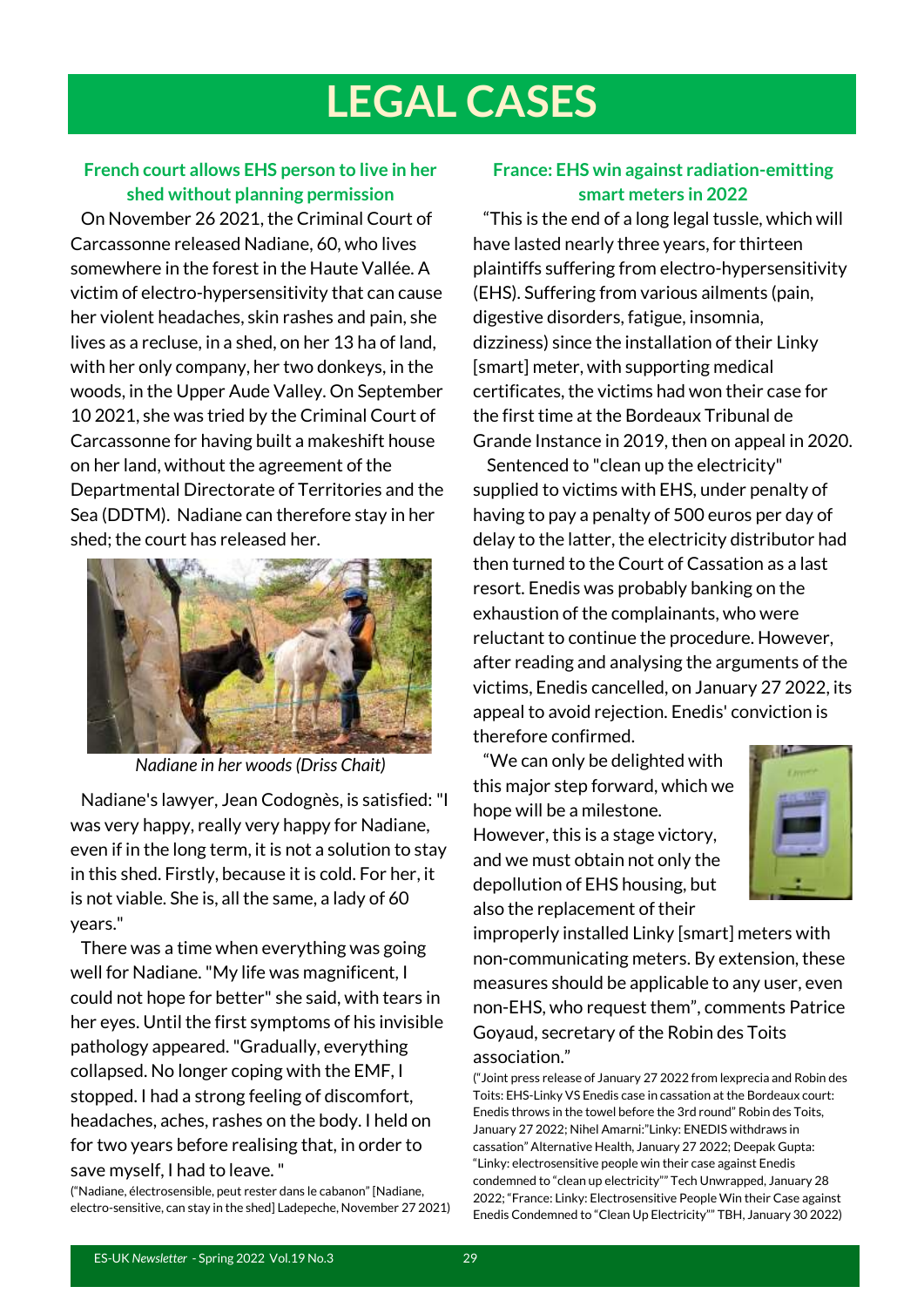#### **Disability recognition of EHS: Canada**

 David McRobert, an environmental lawyer based in southern Ontario and retired Adjunct Professor, has written a useful two-part review of the legal situation in the recognition of EHS disability rights in Canada.

 "Electromagnetic hypersensitivity (EHS) is explicitly recognized as a disability in many nations. However, individuals with EHS who make disability claims often are not accommodated by employers or service providers and tend to have limited success in the legal system. This paper provides an analysis of legal protections available in Canada for those living with EHS, and discusses the relationship between law, scientific advances, and the role of metapolicy in developing preventative policies that protect vulnerable persons and overall populations. The paper deals with, amongst other things, the role played by medical professionals in providing accommodation for EHS."



*Kingston Library Notice of Wi-Fi Free Zone (Fig. 2)*

 "We must start to build a social consensus through advocacy, research and education. Education will be essential. We must come to a common understanding that sensitivities arise from EMF and EMR, in order best to prevent and to treat conditions such as EHS. If our efforts and demands are seen as reasonable and carefully formulated, the courts and legislatures will respond. In the short term, EHS sufferers and their lawyers also need to consider how to develop practical options on accommodations that are not perceived as completely trumping other interests such as the desire for access to the internet."



#### **EHS diplomat sues for disability discrimination**

 On December 8 2021, Mark Lenzi, a US diplomat who developed EHS or 'Havana Syndrome' in Guangzhou, China, in 2017, filed a lawsuit against Secretary of State Antony Blinken and the US State Department alleging disability discrimination. The syndrome now widely seen as an injury from pulsed RFR, the same as EHS from commercial wireless RFR.

 Lenzi, his wife and children began experiencing "sudden and unexplained mental and physical symptoms, including headaches, lightheadedness, nausea, nosebleeds, sleeplessness, and memory loss" around November 2017. In June 2018 Lenzi and his wife took the Havana Acquired Brain Injury Test (HABIT). Both had brain injury symptoms consistent with exposure to RFR and he was officially diagnosed at the University of Pennsylvania with an 'acquired brain injury/concussion'.

 Lenzi's lawsuit alleges that the State Department failed to provide him with reasonable accommodation in violation of section 501 of the Rehabilitation Act and he received less support than US employees injured by RFR in Havana in 2016. He also claimed that the State Department retaliated against him for an email sent to colleagues "warning them about the potential danger to their health and safety."

 The diplomats' EHS creates a problem for the US government. If the diplomats are sick from pulsed RFR, then how can the government continue to deny the sickness from wireless technology? In the Pennsylvania Supreme Court regarding the smart meter mandate, Justice Kevin M. Dougherty connected EHS from smart meters and the "Havana syndrome."

(Katie Bo Lillis and Natasha Bertrand: "State Department officer struck by Havana syndrome sues Blinken and agency for alleged disability discrimination" CNN, December 10 2021; Dafna Tachover: "Diplomat Injured By RF, Sues Government for Disability Discrimination" December 13 2021)

<sup>(</sup>McRobert D: "Using Law and Advocacy to win Accommodations for Clients with Electromagnetic Hypersensitivity (EHS) 1, 2" Ontario Bar Association, 2021)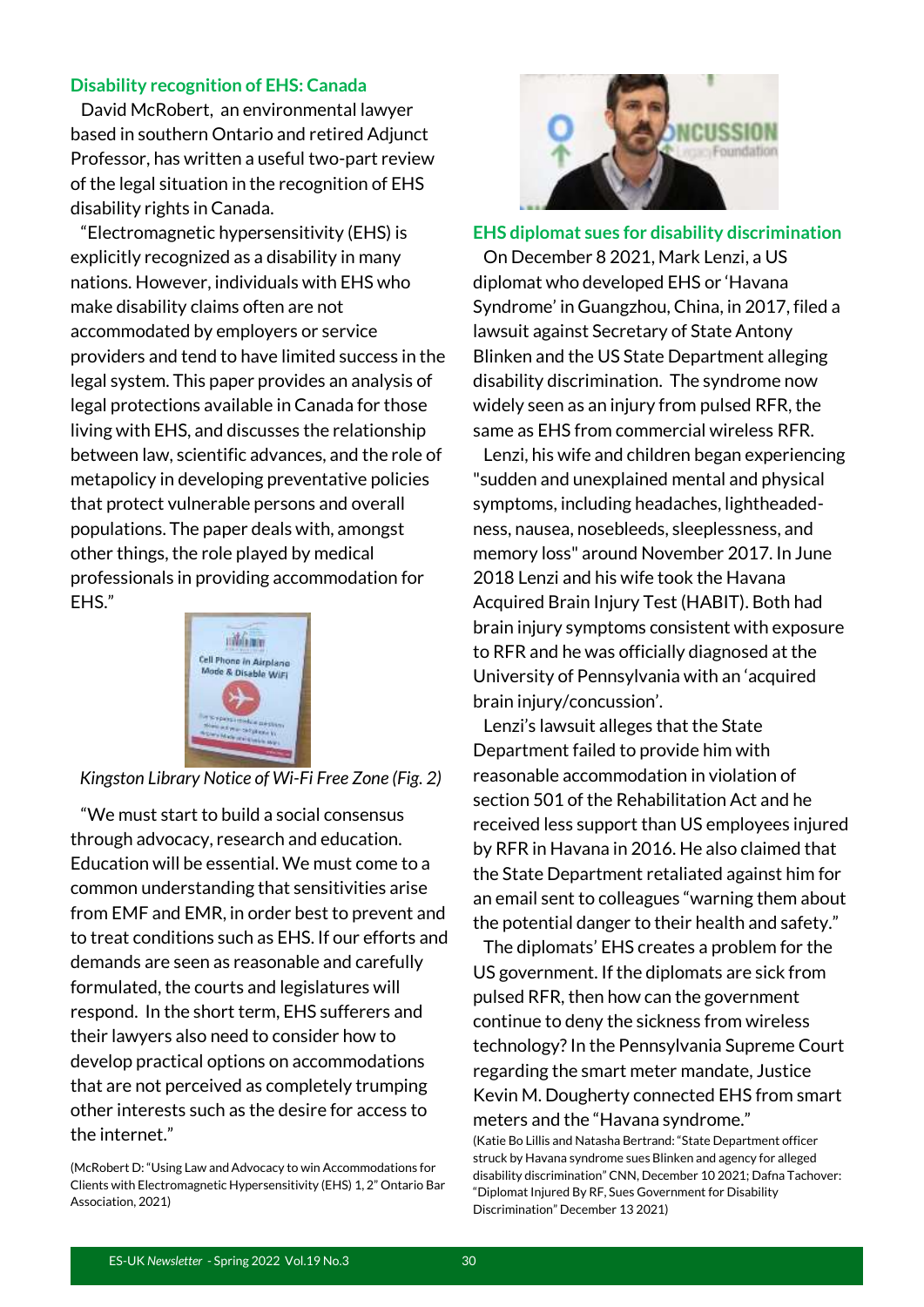#### **US Pittsfield voted to issue a 'cease and desist' for cell tower after ES complaints**

 The city of Pittsfield Board of Health in Massachusetts, USA, on February 2 2022 unanimously agreed to send Verizon a cease and desist order if it did not discuss removing its cell tower at 877 South Street. It was to be held in abeyance for seven days. If Verizon did not agree to have a meeting with the board and show a desire to cooperate to the board's satisfaction, it would go into effect.



 Board members acknowledged that this action was a long shot and would be expensive to the city if it had to go to court, but they said they felt it was their duty to do everything they could to protect the health of residents.

 The 115-foot tower was activated in September 2021 and, shortly thereafter, according to residents, especially on Alma Street, which is the closest to the tower, the health problems started, including headaches, nausea and ringing in the ears. Many residents said they were experiencing symptoms they never had before. "My symptoms are ongoing and have worsened," said Elaine Ireland, a neighbourhood resident. "I never was one to have headaches before. I'm getting regular headaches, ringing in the ears that, it gets in the way of everyday life."

 One family sold their home and moved out. Courtney Gilardi, who has been leading the neighbourhood's efforts against the tower for the past 17 months, and her family have been living out of a temporary cottage a few miles down the road for months to find relief. "Last night, when we came home from the meeting, my little one said, 'Mama, I actually don't remember what it's like to live in our own house.' And it broke my heart to hear that from her," said Gilardi. "For months after the cell tower started transmission, we were sick in our own homes. I watched my children vomit in their beds."

 Gilardi's teenage daughter, Amelia Coco Gilardi, told the board in October 2021: "After seven months of living out of a suitcase because I can't live in my own home, I just want to go home and be safe in my room again." The Gilardis said that since the tower was brought online, there has been an increase in the number of cancer cases among neighbours.

 One resident who abuts the tower reported having unexplained tinnitus from the EMF. "It is just very disruptive to our neighbourhood, even if they're getting sick or not, they're kind of worrying, thinking 'is this going to happen to me next?' because it took a little while before mine kicked in," he said.

 A legal handbook for Massachusetts boards of health of 2020 states on cell tower radiation: "the fact that towers are ubiquitous must not be confused with the presumption that they do not present certain health risks."



 Member Steve Smith pointed to the role of the panel, stating that even if the battle is lost, he would like to know he made every action he could. "As a member of the Board of Health, I'm here to safeguard the health of residents of the city of Pittsfield," he said. "At some point, I'm going to have to sit back 20 years later and say, did I do everything I could to safeguard the residents in Pittsfield when I was in that position or did I not?"

 The Board of Health held two meetings with Verizon. Verizon stated that it would not move the tower and would not power it down. (Brittany Polito: "Pittsfield Health Board Ordering Verizon to Remove Cell Tower" iBerkshires.com, February 2 2022; Matt Ristaino: "Pittsfield Board of Health votes to send cease and desist order to Verizon for cell tower" Spectrum News 1, February 3 2022; EHT: "Pittsfield, MA Board of Health unanimously votes to issue cease and desist for Verizon cell tower" February 3 2022; Dick Lindsay: "Pittsfield Board of Health asks Verizon to remove or relocate controversial South Street cell tower" The Berkshire Eagle, Oct. 7 2021)